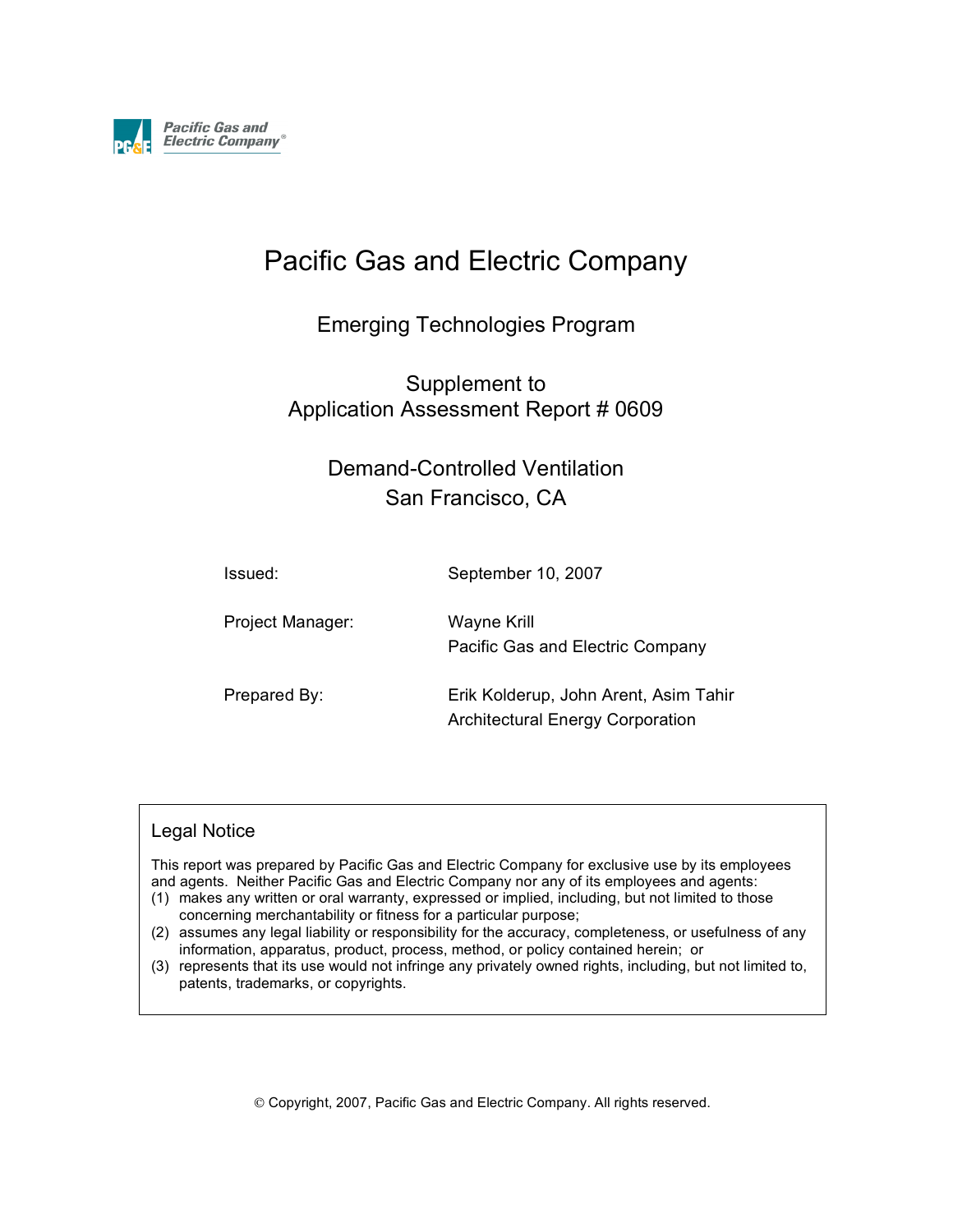# **Demand Controlled Ventilation Evaluation Report Table of Contents**

| 0.0                                    |  |
|----------------------------------------|--|
| 1.0                                    |  |
| 2.0                                    |  |
| 2.1<br>2.2<br>2.3                      |  |
| 3.0                                    |  |
| 3.1<br>3.2<br>3.3<br>3.4<br>3.5<br>4.0 |  |
| 4.1<br>4.2<br>4.3                      |  |
| 5.0                                    |  |
| 6.0                                    |  |

This evaluation report is a supplement to Report #0609, *Marketable Technologies for the Hospitality Segment*. The full list of supplements follows:

- Occupancy-Based Guestroom Controls
- Hotel Bathroom Lighting Controls
- Laundry Ozone Generators
- Demand Controlled Ventilation
- Card-Key Guestroom Controls
- Efficient Electric Hand Dryers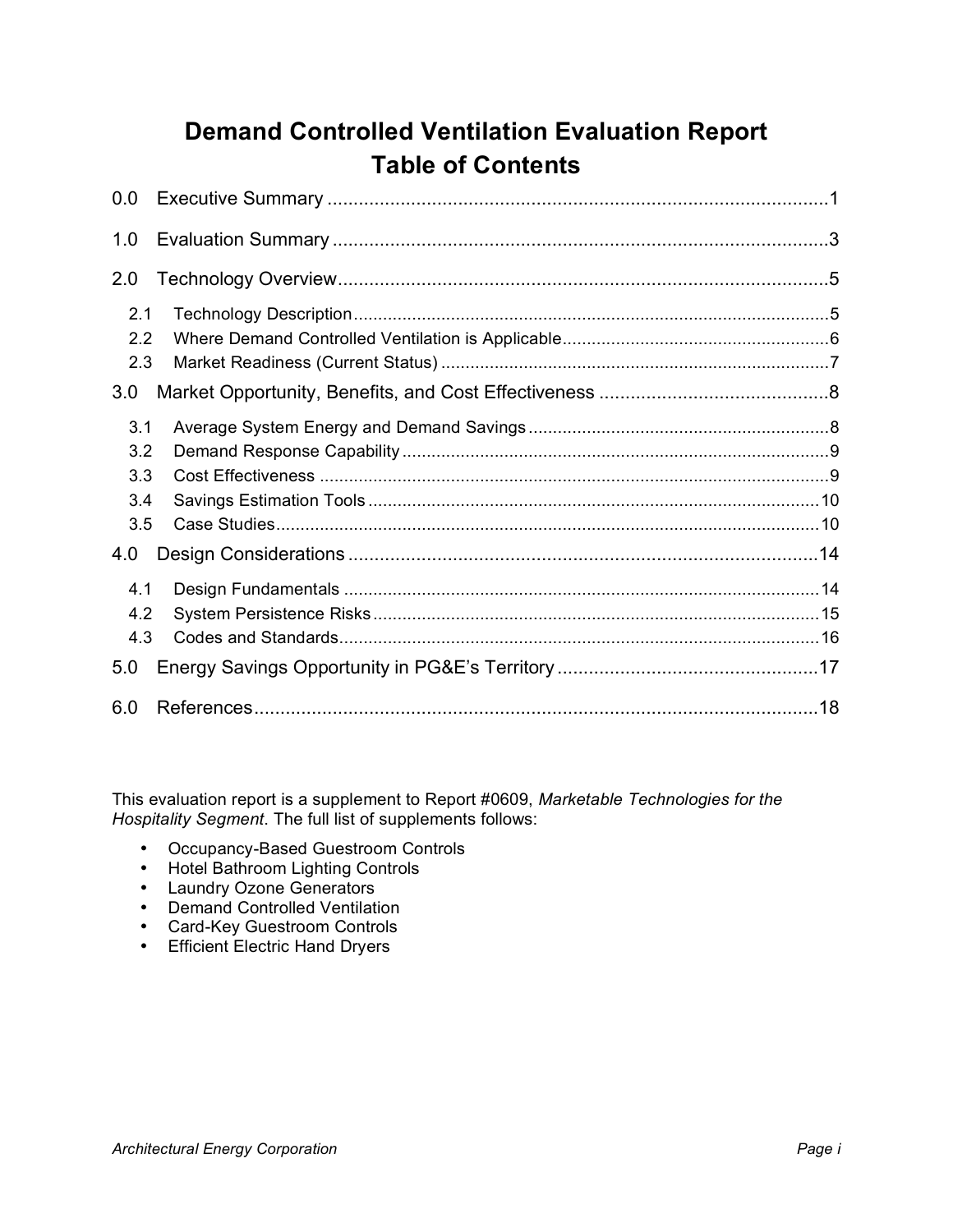# **List of Tables**

| Table 3-2: Calculated Energy Savings For Hypothetical Example, San Jose, California 12       |  |
|----------------------------------------------------------------------------------------------|--|
| Table 3-3: Calculated Energy Savings For Hypothetical Example, San Francisco, California  13 |  |
|                                                                                              |  |

# **List of Figures**

| Figure 2-1: Examples of CO <sub>2</sub> Wall-Mount Sensors: Vaisala GM-25 (left) and Telaire Ventostat |  |
|--------------------------------------------------------------------------------------------------------|--|
|                                                                                                        |  |
|                                                                                                        |  |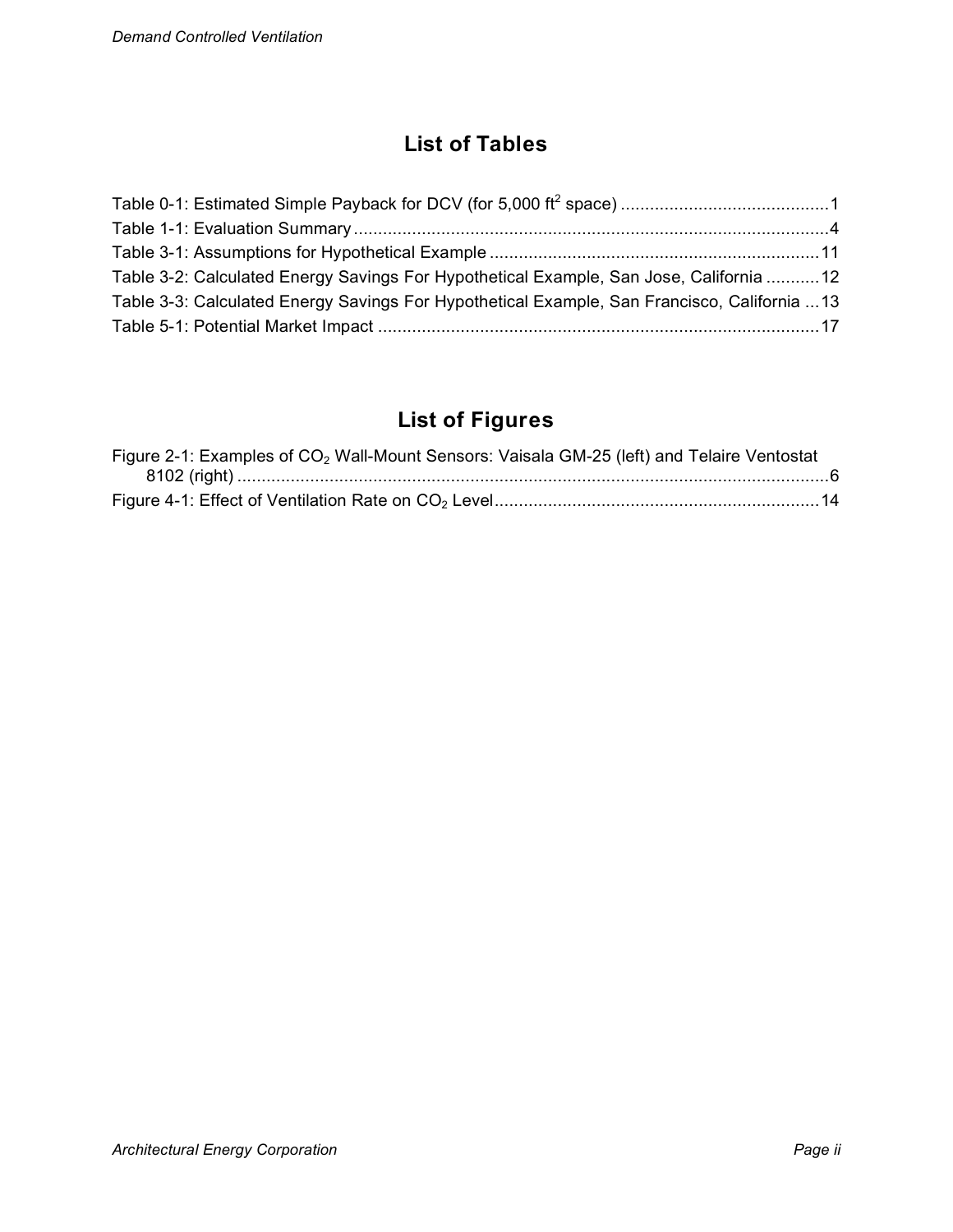# **Preface**

The San Francisco office of Architectural Energy Corporation (AEC), an energy and environmental research, development, and design consulting firm headquartered in Boulder, Colorado, prepared this document for PG&E. The report was contributed to by John J. Arent, and reviewed for technical quality and responsiveness by Erik Kolderup and Donald Frey. Wayne Krill of PG&E provided guidance and input as project manager.

Please note that product and manufacturer names used in this report are proprietary and may be trademarked and copyrighted.

## **Acknowledgements**

This technology evaluation report would not have been possible without the assistance of Steve Hutchison, PG&E's Hospitality Segment Program Manager and of Sharon Harris, Account Services Manager for major hotels.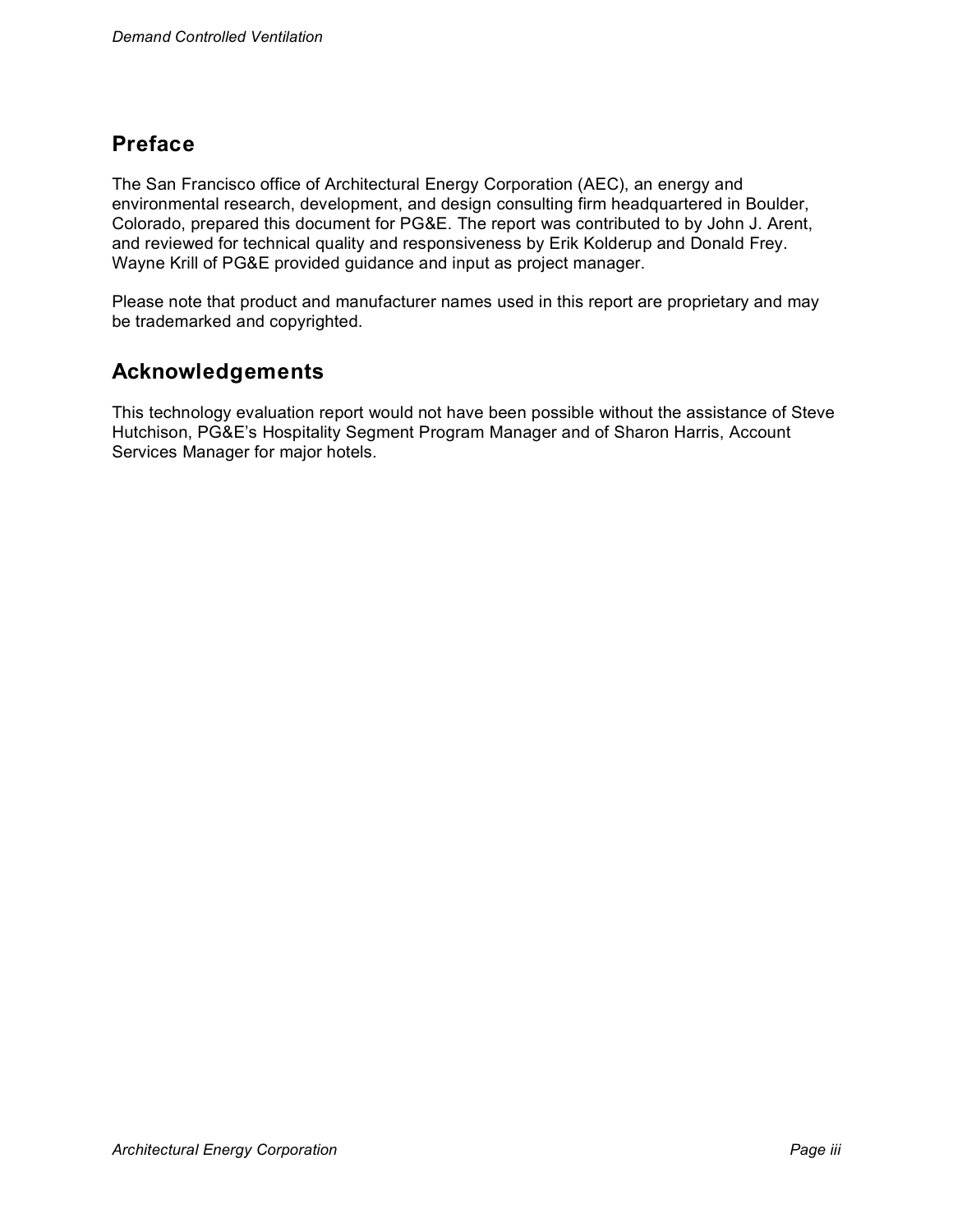# **0.0 Executive Summary**

**Demand control ventilation (DCV) is a well-established technology** used to adjust outside ventilation levels to match occupancy levels.

Typically, **carbon dioxide is used as an indicator of the occupancy level in a space**. The objective of the DCV strategy is to provide sufficient ventilation to maintain minimum indoor air quality levels mandated by Title 24 and recommended by ASHRAE Standard 62.1-2004. **This control can achieve substantial energy savings for spaces with high occupant densities and variable occupancy** levels (such as conference rooms and large meeting rooms).

**DCV is currently required for new construction** of spaces, other than classrooms, that are served by single-zone air handlers and have an occupant density greater than 25 people per 1,000 ft<sup>2</sup>.

**HVAC units that already have direct digital controls (DDC) are most easily retrofitted to implement DCV.** A retrofit of a packaged unitary HVAC unit or air handler to implement DCV involves installing one or more carbon dioxide sensors and programming additional control algorithms.

**Costs to implement DCV as a retrofit range from \$800 to \$1,200 per control unit**. Energy savings are highly variable, since they depend on occupant densities, climate conditions, and occupancy patterns. An estimate of energy savings based on reasonable assumptions is shown below.

**No product-specific incentives are available for this measure.** The Standard Performance Contract program provides incentives of \$0.14/kWh for HVAC measures up to 50% of project cost. These incentives will shorten the payback periods as shown in Table 0-1.

| Location                                           | <b>Initial Cost</b> | <b>Energy Savings</b>         | <b>Simple Payback</b><br>(without incentive) | <b>Simple Payback</b><br>(with incentive) |
|----------------------------------------------------|---------------------|-------------------------------|----------------------------------------------|-------------------------------------------|
| Inland Valleys (San Jose /<br>Contra Costa County) | \$800-\$1.200       | $0.5$ kWh/ft <sup>2</sup> -y  | $2.3 - 3.4$ years                            | $1.3 - 2.4$ yrs                           |
| Coastal (San Francisco)                            | \$800-\$1,200       | $0.15$ kWh/ft <sup>2</sup> -v | 7.6–11.4 years                               | 6.6–10.4 vrs                              |

|  | Table 0-1: Estimated Simple Payback for DCV (for 5,000 ft <sup>2</sup> space) |  |  |  |  |  |  |
|--|-------------------------------------------------------------------------------|--|--|--|--|--|--|
|--|-------------------------------------------------------------------------------|--|--|--|--|--|--|

These estimates assume that the space is unoccupied 50% of the regularly occupied hours when the HVAC system is expected to be running (between 7am and 10pm). During the unoccupied periods, the outside air ventilation can be reduced to the minimum amount required to remove building-related contaminates (0.15 cfm/ft<sup>2</sup> per Title 24). The estimate conservatively assumes that no heating energy savings are achieved, although in practice DCV would save some heating energy due to the reduced volume of outside air passing through the heating coil. Energy savings are greatest for large spaces and the payback periods the shortest, since the **costs to implement DCV do not scale with floor area**. Implementation costs are typically unchanged for spaces up to 5,000 ft<sup>2</sup>. Above 5,000 ft<sup>2</sup>, an additional CO<sub>2</sub> sensor is recommended, which will increase installed cost by approximately \$300. Energy savings are much greater in inland climates such as San Jose and Contra Costa County, because cooling costs are higher due to the larger number of hours where outside conditions do not permit economizer cooling.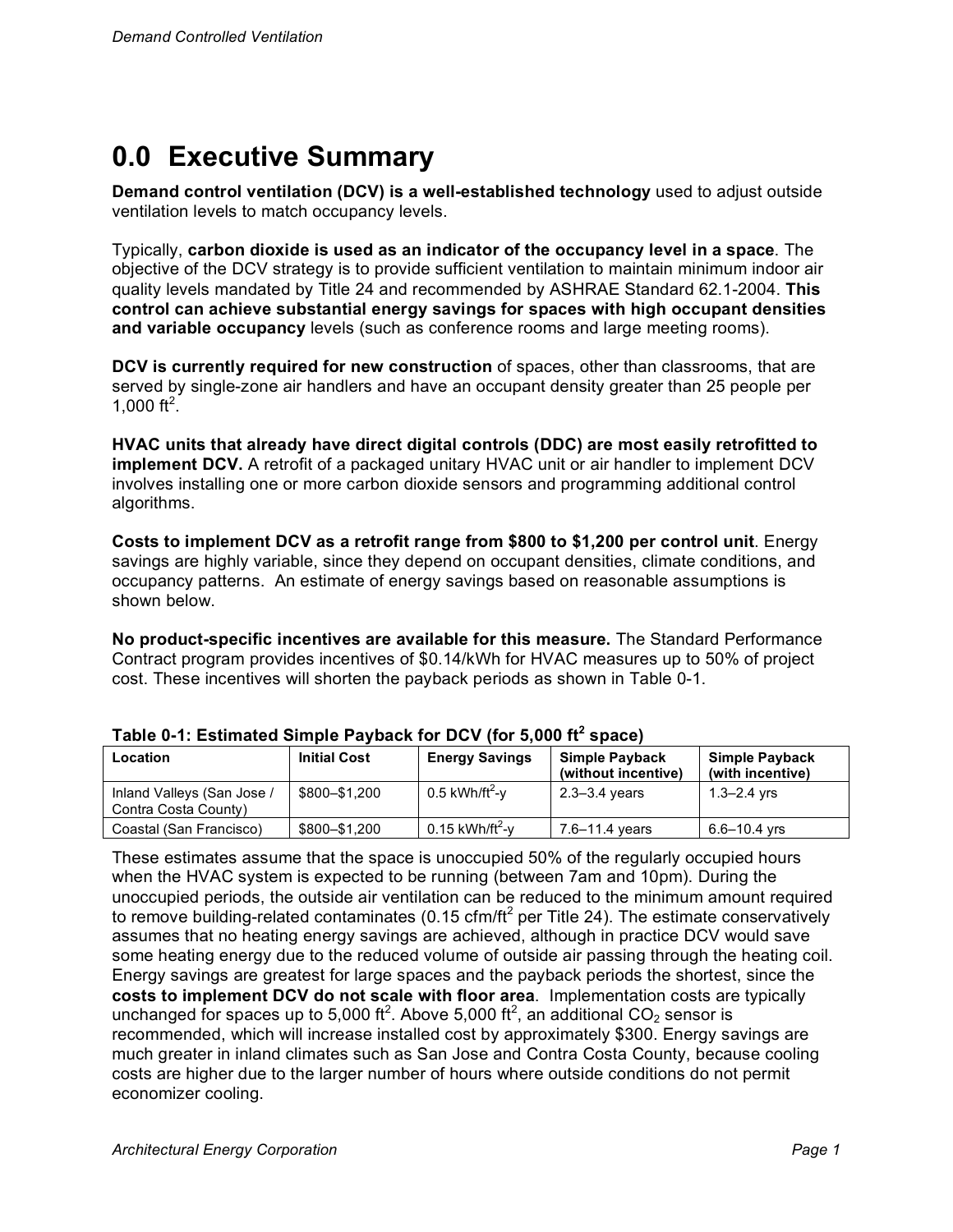**A good way of assessing the potential of DCV for a particular retrofit application is through short-term monitoring of indoor CO<sub>2</sub> levels**. Title 24 recommends that CO<sub>2</sub> concentrations be maintained no higher than 600 ppm above the outdoor concentration (typically, 400 to 450 ppm). Thus, if monitoring reveals that the indoor  $CO<sub>2</sub>$  level is well below 1,000 ppm for a substantial portion of the time, DCV has good potential to produce energy savings.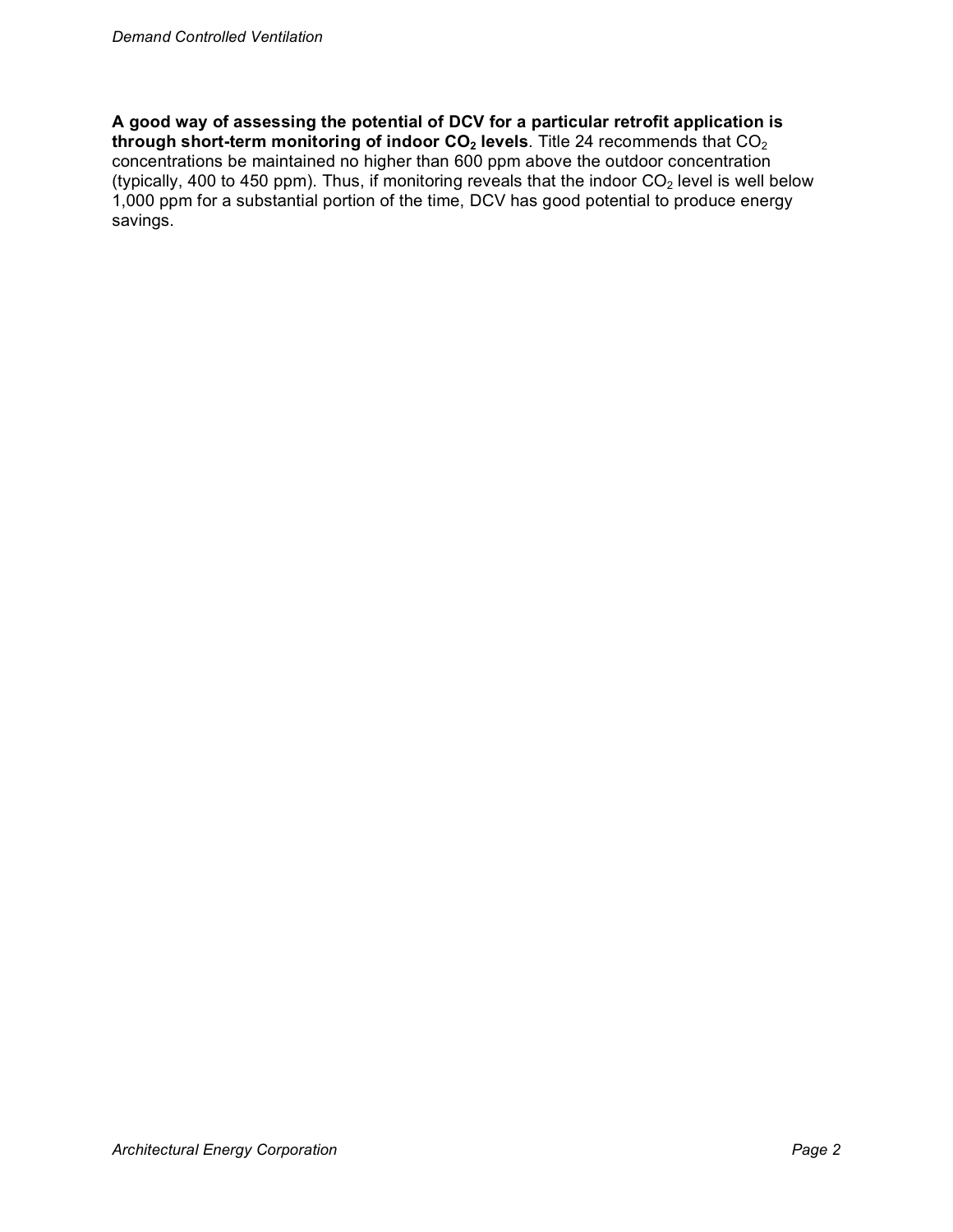# **1.0 Evaluation Summary**

Demand controlled ventilation (DCV) is a cost effective strategy to reduce energy use required to heat, cool, and dehumidify buildings. For hotels, DCV is most cost effective when applied to large spaces that have highly variable occupancy patterns and occasionally high occupant densities. The 2005 Title 24 Energy Efficiency Standards require demand controlled ventilation on new construction for single-zone systems with economizers, serving spaces with high occupant densities (greater than 25 people per 1000  $ft^2$ , with exceptions provided for classrooms). DCV is especially effective:

- For meeting rooms and ballrooms that have high peak occupancies and variable occupancies,
- In warm climates that have frequent periods of hot outdoor weather (e.g., areas like Morgan Hill and Walnut Creek),
- With HVAC systems that already have programmable direct digital controls (for less expensive retrofits), and
- For spaces that have low cooling setpoints (this increases the number of hours when DCV provides energy savings). For example, the San Jose ballroom, described later in this report, shows an estimated annual DCV energy savings of 2,472 kWh. The example assumed a space cooling setpoint of 74°F. If the space setpoint was just 2 degrees higher, 76°F, the annual energy savings would drop to 1,761 kWh, which would significantly affect the payback time.

Cost of installation for retrofits is approximately \$800 to \$900 per zone for systems that have direct digital controls and slightly higher (\$1,200) for systems that have other control systems. Energy savings is highly variable, but for a space that is occupied 50% of the time, an annual energy savings of 0.5 kWh/ft<sup>2</sup>-yr can be achieved. Simple payback times between 2 and 5 years are typical for facilities in the warmest of the Bay Area climates. With a relatively low first cost, and a good persistence of savings throughout a five-year period, DCV is typically a good retrofit option for conference rooms of hotels in the warmer regions of Santa Clara County and Contra Costa County. For San Francisco and other coastal regions, simple paybacks are considerably longer, typically 5 to 15 years, because the climate in those regions is mild.

DCV has the additional benefit of ensuring that adequate ventilation is provided, when it is set up to achieve acceptable indoor air quality as defined in ASHRAE Standard 62.1-2004. DCV is an energy-saving strategy that will not negatively impact guests or cause them any inconvenience. In fact, they should have no idea that ventilation is controlled on demand.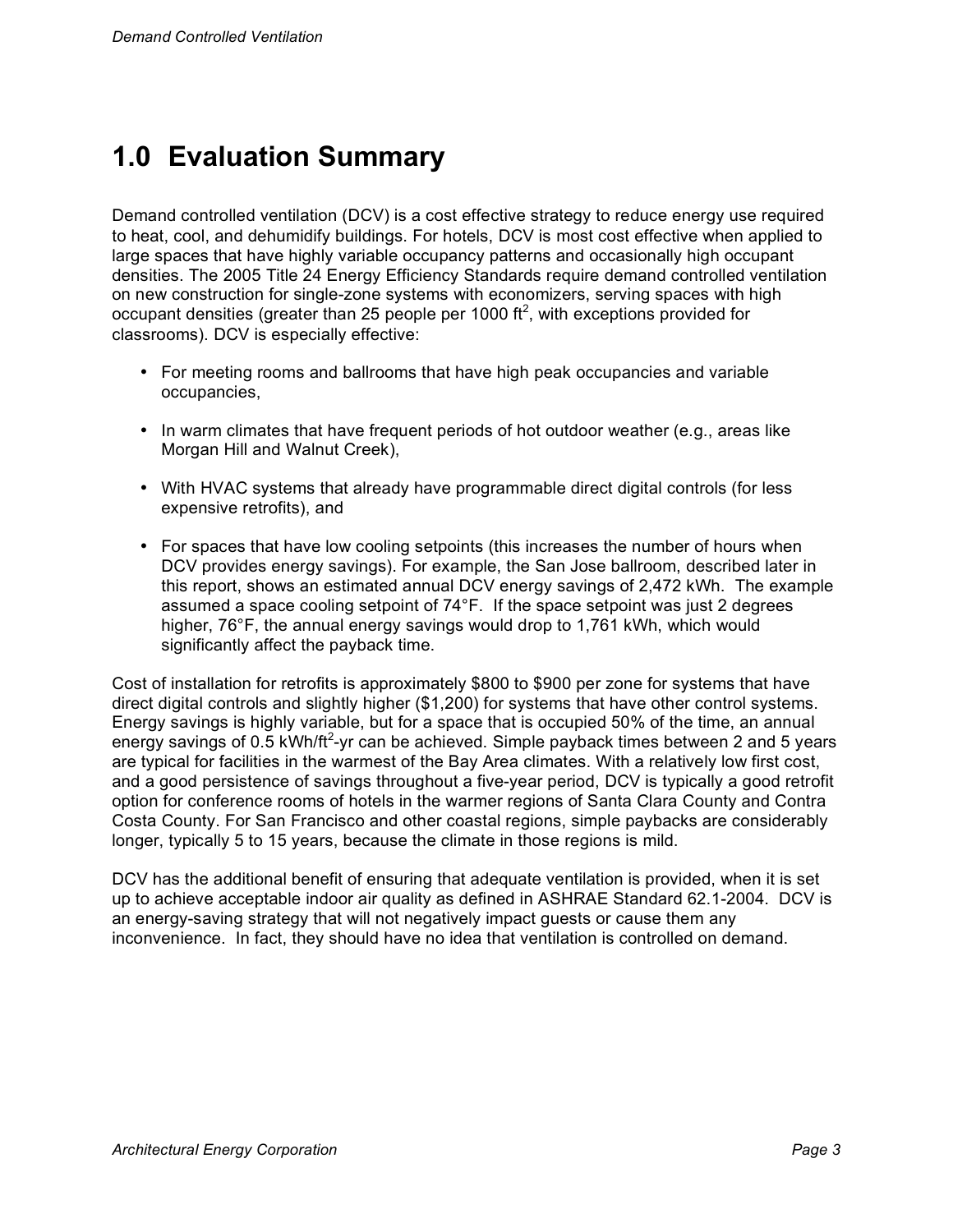## **Table 1-1: Evaluation Summary**

| <b>Criteria</b>               | Score (1=poor,<br>10=excellent) | <b>Notes</b>                                                                                                                                                       |
|-------------------------------|---------------------------------|--------------------------------------------------------------------------------------------------------------------------------------------------------------------|
| Speed of Implementation       | 7                               | Simple installation for HVAC and control systems<br>that support it. Installation on DDC systems is<br>easiest.                                                    |
| <b>Focus on Products</b>      | 5                               | This is an add-on to an existing system that requires<br>commissioning for proper operation.                                                                       |
| Demand Reduction              | 5                               | Some potential for demand reduction (~10-20 kW)<br>per hotel), if space has reduced occupancy during<br>peak hours. Otherwise, no demand reduction.                |
| <b>Cost Effectiveness</b>     | 6                               | Some studies show payback as low as 1–3 years;<br>payback is likely higher for buildings in moderate<br>climates such as San Francisco and other coastal<br>areas. |
| Persistence                   | $\overline{7}$                  | Sensors require re-calibration every 5 years;<br>otherwise, savings should persist.                                                                                |
| <b>Customer Satisfaction</b>  | 8                               | Will ensure proper ventilation to help maintain<br>indoor air quality (IAQ).                                                                                       |
| Supply                        | 8                               | Several manufacturers offer CO <sub>2</sub> sensors for DCV<br>applications. The cost for the sensors is dropping as<br>demand for them increases.                 |
| <b>Market Size</b>            | 3                               | Applicable mainly to conference / banquet rooms<br>and lobby areas; some limited potential for other<br>areas.                                                     |
| Magnitude of Energy Savings   | 8                               | High rate of energy savings (0.2–0.5 kWh/ft2-y);<br>however, limited to high-occupancy spaces.                                                                     |
| PG&E Program                  | 6                               | Good candidate for incentive: established<br>technology and cost effective, but underutilized.                                                                     |
| <b>Existing Installations</b> | 3                               | Well-established technology but few installations in<br>the hotel sector.                                                                                          |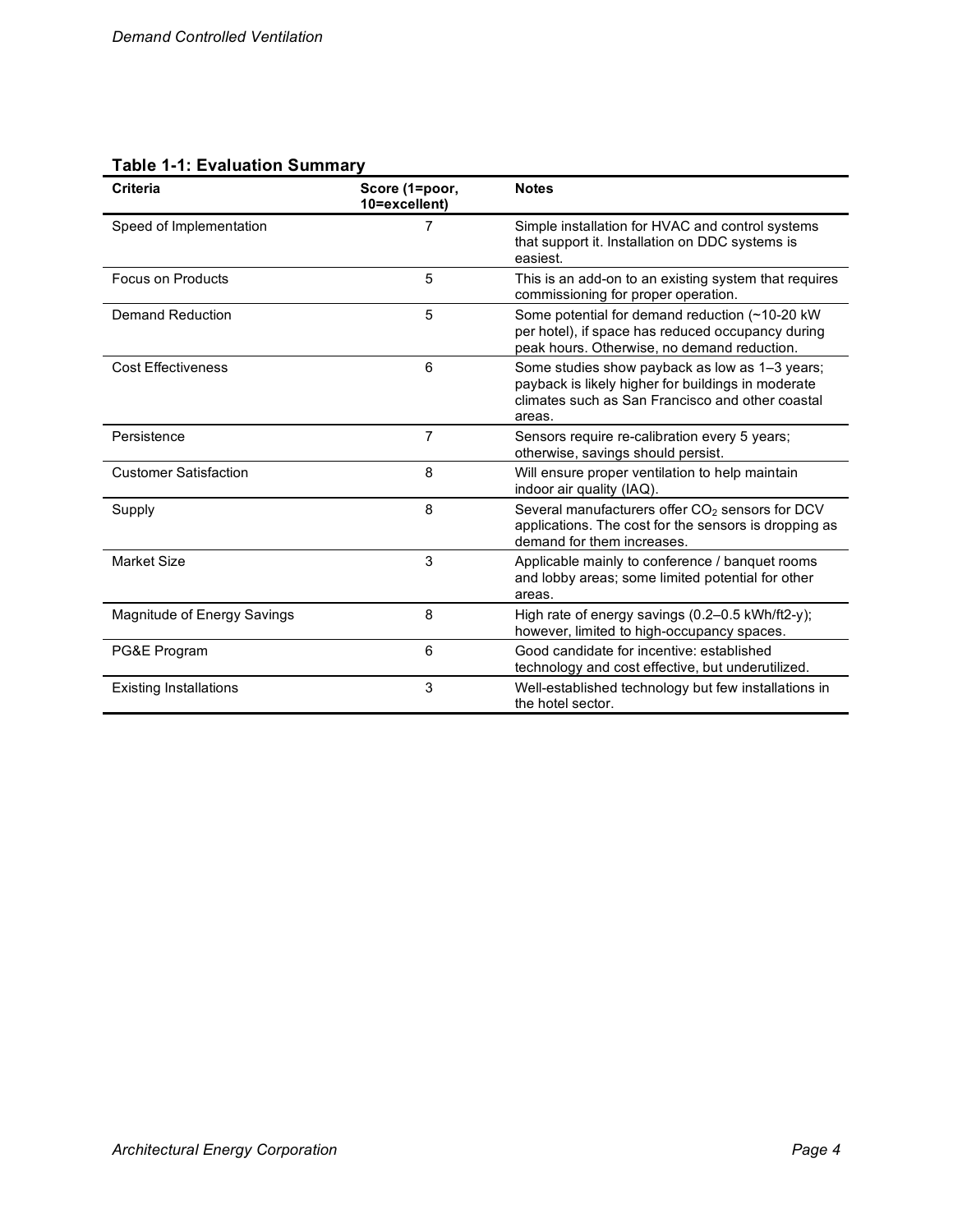# **2.0 Technology Overview**

Demand controlled ventilation (DCV) is a technique for automatically regulating the quantity of ventilation air delivered to spaces based on occupant levels. Because occupants exhale carbon dioxide ( $CO<sub>2</sub>$ ) in predictable levels in proportion to their metabolic activity, measurements of indoor  $CO<sub>2</sub>$  are a good indicator of occupancy. Outside air typically has low concentrations of  $CO<sub>2</sub>$ ; around 400 to 450 parts per million (ppm). DCV controls use indoor  $CO<sub>2</sub>$  measurements as an indication of the number of occupants in a space and regulate the amount of ventilation air admitted to dilute the  $CO<sub>2</sub>$  generated by building occupants. The result is that indoor  $CO<sub>2</sub>$  can be measured and ventilation rates controlled to a specific cfm/person based on actual occupancy.

ASHRAE Standard 62.1-2004 defines acceptable indoor ventilation levels for buildings. This standard has become the basis of many state building codes, including California's Title 24. According to ASHRAE Standard 62, for a typical metabolic activity level, a ventilation rate of 15 cfm/person will result in an indoor  $CO<sub>2</sub>$  concentration level that is 700 ppm above the outdoor concentration. Increasing the ventilation rate to 20 cfm/person will reduce the concentration level to 530 ppm above the outdoor level. The goal with demand controlled ventilation is to adjust the outside air ventilation rate to maintain the desired indoor  $CO<sub>2</sub>$  level. An indoor  $CO<sub>2</sub>$ concentration level that is no more than 700 ppm above the outdoor concentration level is deemed acceptable by this standard.

For California, the 2005 Title 24 Energy Efficiency Standard governs requirements for DCV systems. It states that the control should maintain  $CO<sub>2</sub>$  levels at or below 600 ppm above the outdoor  $CO<sub>2</sub>$  concentration. If the outdoor concentration is not measured, it should be assumed to be 400 ppm. The  $CO<sub>2</sub>$  sensor is to be installed in the space, between 1–6 feet above the floor. When the space is unoccupied, the ventilation control must ensure that a minimum outside air rate of no less than  $0.15$  cfm per ft<sup>2</sup> of floor area is delivered to the space.

## **2.1 Technology Description**

DCV is a control option that is available as a standard feature on many HVAC systems, and may also be introduced as a retrofit on some systems. It consists of one or more carbon dioxide sensors and a system controller that can vary outside air ventilation rates. DCV is implemented on systems that have adjustable outside air dampers and is normally available on systems that have economizers. It is most easily retrofitted on systems that use direct digital controls (DDC), but can also be fitted into systems with electronic or pneumatic controls. Carbon dioxide sensors from two manufacturers that can be used for DCV are shown in Figure 2-1.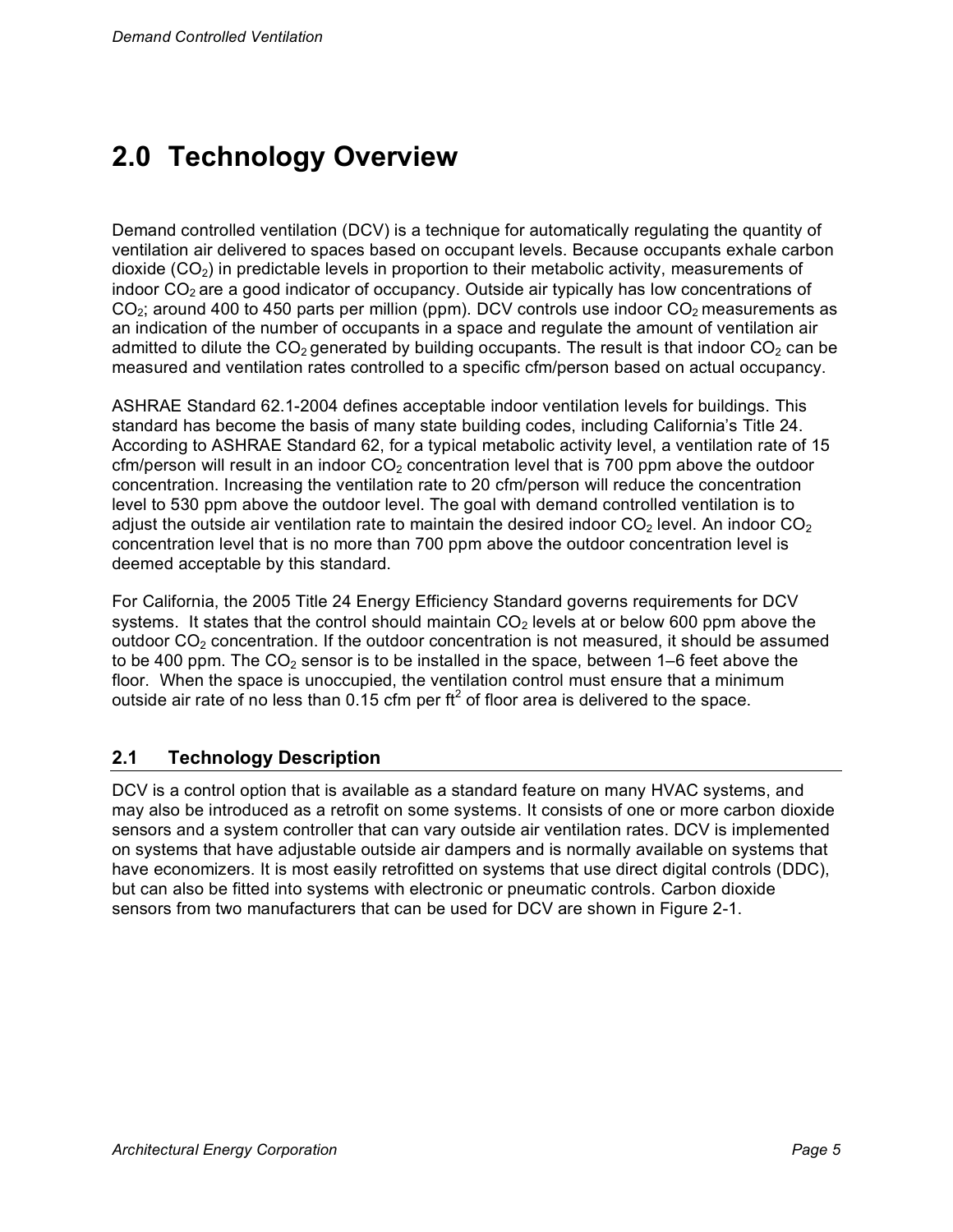

Figure 2-1: Examples of CO<sub>2</sub> Wall-Mount Sensors: Vaisala GM-25 (left) and Telaire **Ventostat 8102 (right)**

### **2.2 Where Demand Controlled Ventilation is Applicable**

Demand controlled ventilation is most applicable in areas with variable occupancy, and areas that have high occupant densities when fully occupied. By reducing the outside air ventilation rate during times of partial occupancy, DCV allows for savings of both cooling and heating energy costs. Examples of ideal applications are conference rooms and ballrooms, lobbies, meeting rooms, and gymnasiums. DCV may also be suitable for cafeterias and dining rooms, but only when air handling systems are properly balanced.

Situations where DCV is desirable include:

- Buildings or areas that have significant heating and cooling loads not met by economizer cooling. DCV provides energy savings when outside air conditions are either very warm to hot, or cold. Buildings located in temperate regions such as San Francisco will have lower energy savings levels than buildings located in the inland valleys. In San Francisco and other coastal regions, the cooling load can often be met by providing outside air to the space.
- Areas with highly variable occupancy and high occupant densities at peak capacity. Spaces with very low occupancy levels at off-hours (for example, a conference room that is only occupied on average for 2–4 hours a day) will provide the greatest opportunity to reduce outside air intake. When these unoccupied periods coincide with warm or cold outdoor conditions, energy will be saved.
- HVAC systems with DDC controls that allow for an easy retrofit. Systems with DDC controls will have significantly lower installation costs, reducing payback time.
- Areas where building furnishings are not a significant source of pollutants. Even when unoccupied, a minimum outside air rate must be maintained to offset building-generated pollutants (such as volatile organic compounds, or VOCs). For conference rooms, lobbies and offices, the required minimum ventilation rate to address building-related contaminants is very low (0.06 cfm/ft<sup>2</sup> per ASHRAE 62.1-2004). For spaces such as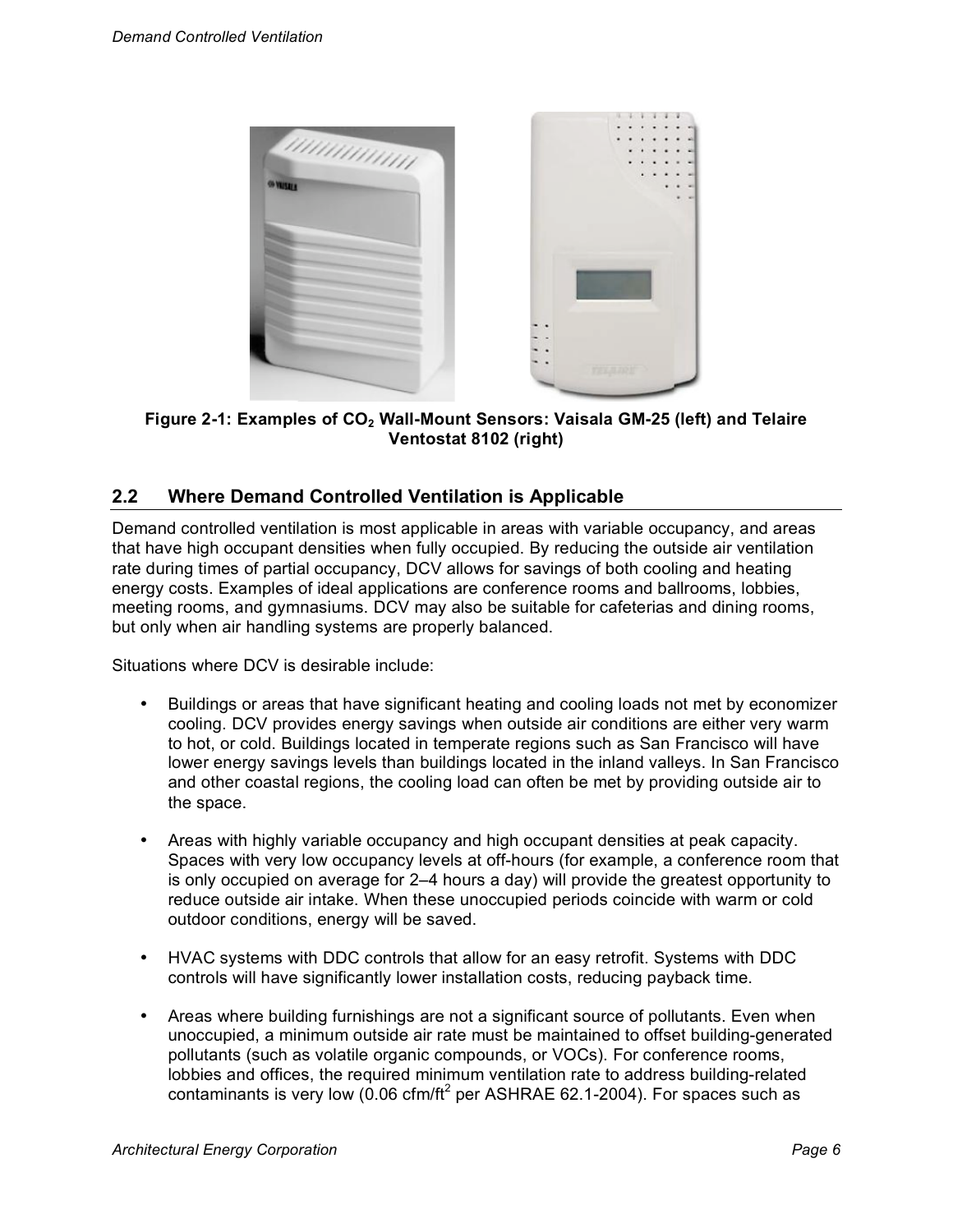science classrooms and laboratories, minimum ventilation requirements are much higher.

DCV is less desirable with HVAC systems that incorporate energy recovery devices to exchange heat between the supply and exhaust air streams. These systems will not benefit greatly from the addition of DCV. Single-zone systems are more easily retrofitted than variable air volume (VAV) systems. With variable air volume systems serving multiple spaces, additional sensors are required, increasing installation cost. Moreover, the space with the greatest outside air demand will dictate ventilation requirements. If the spaces have variable occupancies, energy savings may be lower than in spaces with a single-zone system.

### **2.3 Market Readiness (Current Status)**

Demand controlled ventilation is an established technology that is readily available for new large air handling units, or as an addition to existing air handling units. It is not normally an option for packaged terminal air conditioners used for guestrooms.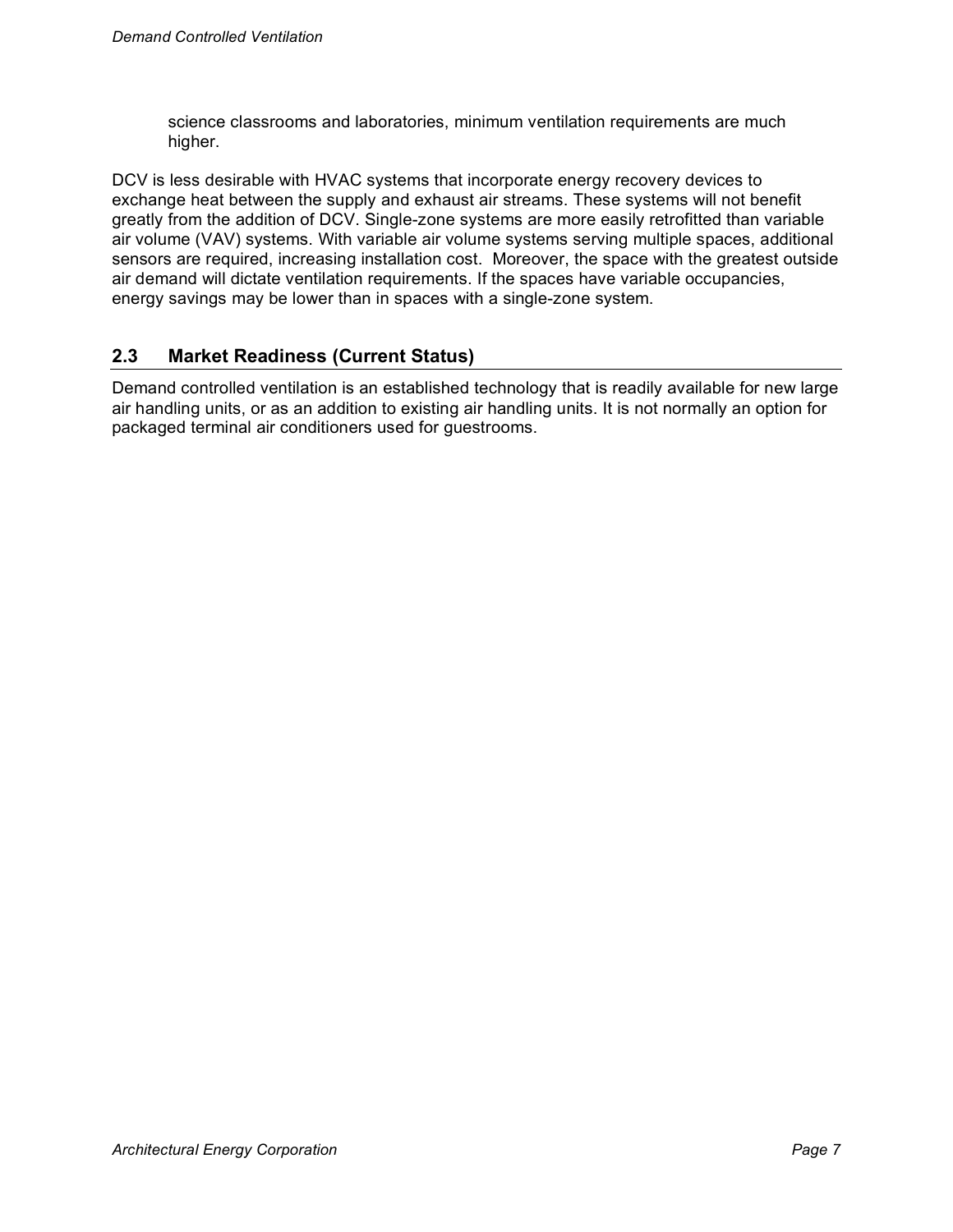# **3.0 Market Opportunity, Benefits, and Cost Effectiveness**

### **3.1 Average System Energy and Demand Savings**

Energy savings produced by demand controlled ventilation are highly variable and depend upon occupancy patterns, peak occupant densities, climate, among other factors. In general, demand controlled ventilation will be cost effective for large spaces ( $> 2,000$  ft<sup>2</sup>) that are served by a single air handling unit and have high peak occupant densities (> 25 people per 1,000 ft<sup>2</sup>). It is an excellent option for conference centers and ballrooms. It can also be very cost effective for smaller spaces with high occupant densities; however, installation costs per ft<sup>2</sup> will be higher for small spaces. Energy savings estimates for convention centers in Oregon (Jeannette, 2006) were estimated at \$0.10/ft<sup>2</sup> annually. For other types of spaces in other climates, the author estimated savings as high as  $$0.20-0.30/t<sup>2</sup>$  annually.

Demand controlled ventilation ensures that acceptable indoor air quality is maintained. It can provide improvement in indoor air quality for areas that experience poor indoor air quality. It should be noted, however, that a DCV system installed on a space with poor air quality due to inadequate ventilation could end up increasing energy use because the ventilation use will increase.

One way to assess potential benefits of DCV is by conducting short-term monitoring of  $CO<sub>2</sub>$ levels in a space being considered for DCV. A portable  $CO<sub>2</sub>$  sensor with data logging capability can be used to record  $CO<sub>2</sub>$  levels over a three or four day period. Graphs of the data will show peaks and valleys of the  $CO<sub>2</sub>$  concentration. The peaks indicate times when the space is occupied and valleys indicate that it is unoccupied. The more the space is unoccupied, the greater the potential for savings. Also examine the  $CO<sub>2</sub>$  levels during occupied periods when the system is not in economizer mode, such as warm afternoons when the outside temperature is above the economizer setpoint. When not in economizer mode, the system will be bringing in the minimum volume of outside air needed for fully occupied space. If measured  $CO<sub>2</sub>$  levels during these periods are at or below acceptable code minimum levels (1100 – 1150 ppm indoors), the ventilation in the space is adequate. If  $CO<sub>2</sub>$  levels are at or above 1100 ppm, additional ventilation is needed and should be increased. Once the ventilation is adequate to maintain acceptable indoor air quality, the savings from DCV system are actually increased (do you mean decreased, or energy use is increased??). Heating and cooling energy use during occupied periods will be increased, because the proper volume of outside air will be coming into the building. Such an increase should be viewed as necessary to maintain a healthy indoor environment.

### *3.1.1 Factors Affecting Energy Savings*

When evaluating DCV for a particular facility, consider the following factors and their impact on energy savings. Where possible, it is helpful to obtain some basic information about operating schedules, HVAC system size, and peak occupancy levels. This information can be used to make an approximate estimate of energy savings.

1. *Operating hours and peak occupancy.* Demand controlled ventilation saves energy by reducing the energy required to cool, heat, and dehumidify the outside air during times of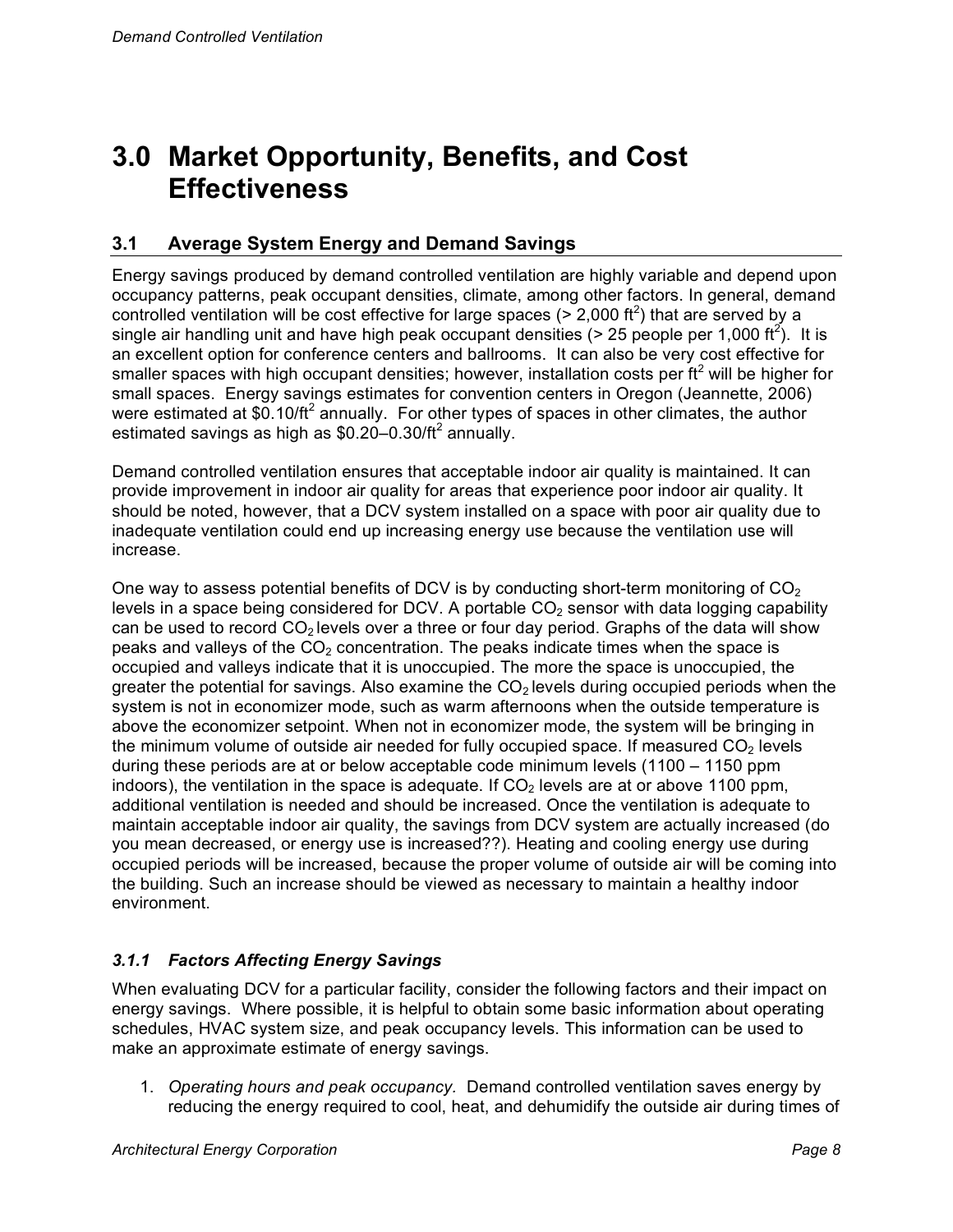partial occupancy. To obtain an estimate of energy savings, it is important to know the operating hours and occupant schedules of the space under consideration. A technique for doing this is suggested above. In general, buildings with variable and unpredictable loads that peak at a high value are good candidates.

- 2. *Peak occupant density (people per ft<sup>2</sup> of floor space).* The higher the occupant density, the greater the energy savings possible when DCV is implemented. Peak occupant densities for a space should be available from the hotel or facility manager. Different uses may have different peak occupancies for a space (a reception area vs. a dining area, for example). A study that was conducted for the 2005 update of the Title 24 Standards showed that demand controlled ventilation is cost effective for spaces that have peak occupant densities of 25 people per 1,000 ft<sup>2</sup> or greater (or in other words, 40  $ft<sup>2</sup>$  of space per person or less). Many conference centers and meeting rooms have peak densities of 50 people per 1,000 ft<sup>2</sup> or greater.
- 3. Climate. Energy savings is achieved by reducing the amount of outside air that is introduced to the space when it is not needed for ventilation purposes. Cooling energy savings occurs only when the space is partially occupied and when the outside air temperature is warmer than the space temperature. Therefore, DCV will be more cost effective in locations that experience hot weather more frequently (parts of Santa Clara County and Contra Costa County as well as the Central Valley, in PG&E's territory). In general, DCV is most cost effective in locations that require hearing and/or cooling for most of the year.
- 4. HVAC system type. Greatest savings are available for single-zone air handlers, where the outdoor ventilation rate can be controlled based on the  $CO<sub>2</sub>$  levels in a single space. For variable air volume (VAV) systems that serve multiple spaces, savings may be lower because the system needs to bring in enough outside air to satisfy the individual space/zone with the greatest need for ventilation.

## **3.2 Demand Response Capability**

DCV reduces HVAC energy use during periods of partial occupancy but does not directly address peak demand. However, the control can reduce the peak load on the cooling system if the space is partially occupied during periods of peak utility demand, which occur during periods of hot weather when DCV can provide its biggest savings. DCV is not a demand response strategy.

### **3.3 Cost Effectiveness**

Several manufacturers produce carbon dioxide sensors for demand controlled ventilation applications. Manufacturers include Johnson Controls, Vaisala, Telaire Systems, AirTest Technologies, Digital Control Systems, Honeywell Control Products, Texas Instruments and Veris Industries. Sensors cost approximately \$250 each. One sensor is required for each 5,000  $ft<sup>2</sup>$  of floor space, and at least one sensor is required for each air handling unit. Some common spaces that are served by multiple units may require several  $CO<sub>2</sub>$  sensors. Carbon dioxide sensors are usually wired to a 24V power supply.

Costs to upgrade existing rooftop units with DCV are estimated at \$300 to \$900 per unit, depending upon what is required. Retrofits of systems that already contain direct digital controls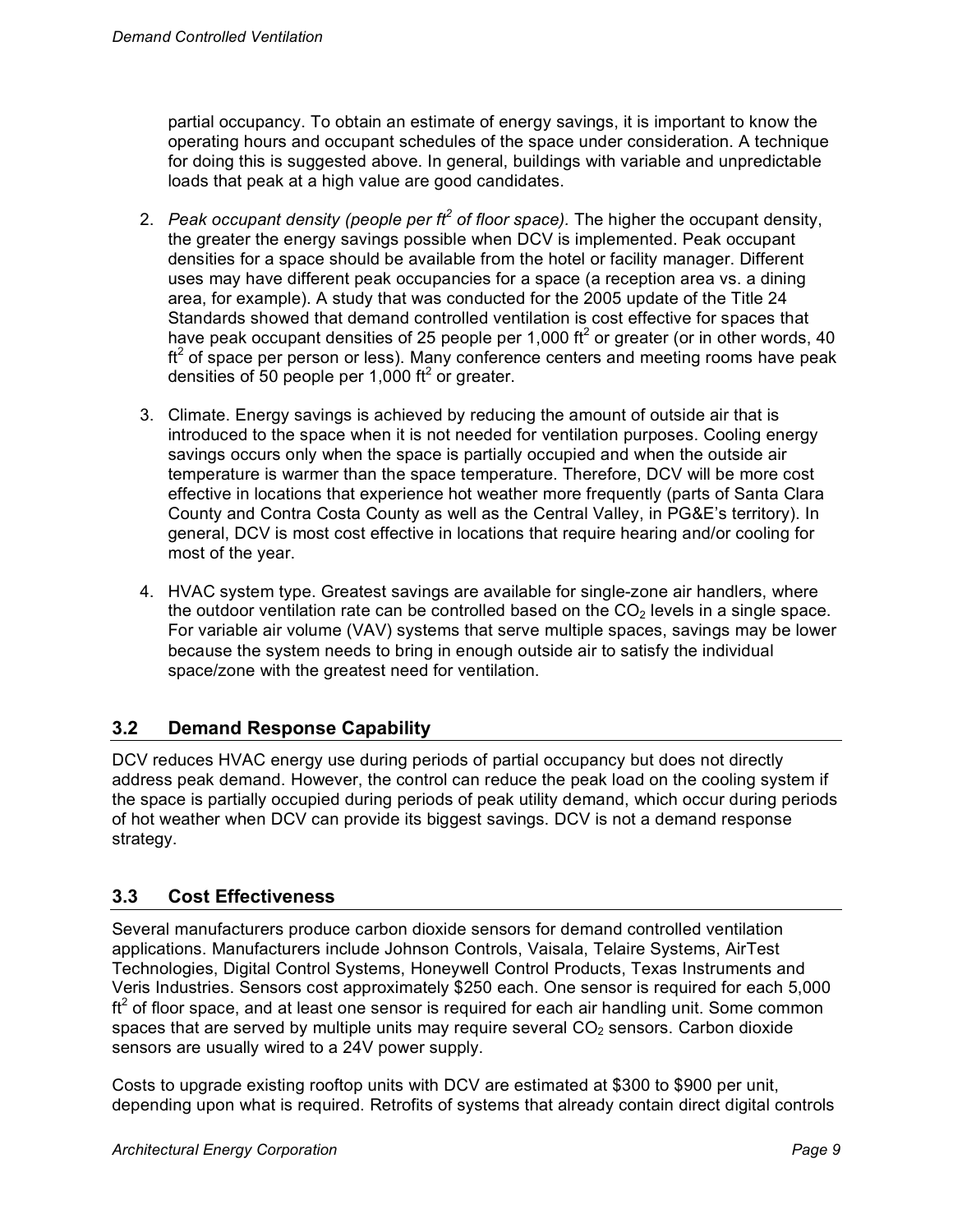(DDC) will carry installation costs of \$700 to \$900 per unit. Retrofits of systems that use pneumatic or non-programmable controls will be somewhat higher, around \$900 to \$1,200 per unit.

It is not possible to generalize the cost effectiveness because there is significant variation in both installation cost and energy savings. However for single-zone systems, the simple payback period typically falls in the range of 2 to 8 years. For an infrequently used space with high peak occupancy levels, a simple payback much shorter than 2 years is possible. The following example shows a 3.3 year simple payback period.

### **3.4 Savings Estimation Tools**

The example below shows how an energy savings estimate can be made by applying weather data and basic information about operating schedules, occupancy levels, and cooling equipment efficiencies. Several controls manufacturers, such as Carrier and Honeywell, have developed free software tools that can be used to evaluate DCV. Hourly simulation programs can also be used to predict savings, as long as information about expected variations in occupancy levels is available to use as an input.

As previously mentioned, monitored data on occupancy levels can greatly improve the estimate of energy savings and verify that DCV will be cost effective for a particular facility.

### **3.5 Case Studies**

There are few case studies documenting measured savings resulting from DCV. Because the energy savings are highly variable, it is helpful to show an example of a savings calculation. This example is representative of the savings possible with DCV in the Bay Area. Consider a large ballroom (5,400 ft<sup>2</sup>) that has a peak occupancy level of 900 (for reception). (This estimate is based on the Hyatt San Francisco grand ballroom, but the San Jose climate data is used in the calculation.) The occupancy will be less when the space is used for other types of events; and much less when it is not being used at all. The space occupancy is assumed to be 500 for a banquet and 450 when used as a lecture hall. When the space is unoccupied, a minimum outside air ventilation rate, per Title 24, of only 810 cfm (0.15 cfm/ft<sup>2</sup>) is required. This example assumes that 50% of the time the space is unoccupied.

A load calculation for the space results in a design cooling load of approximately 45 tons. The peak supply airflow rate is 18,200 cfm. At peak occupancy, the outside air ventilation rate is 9,810 cfm, equal to 54% of the peak supply airflow.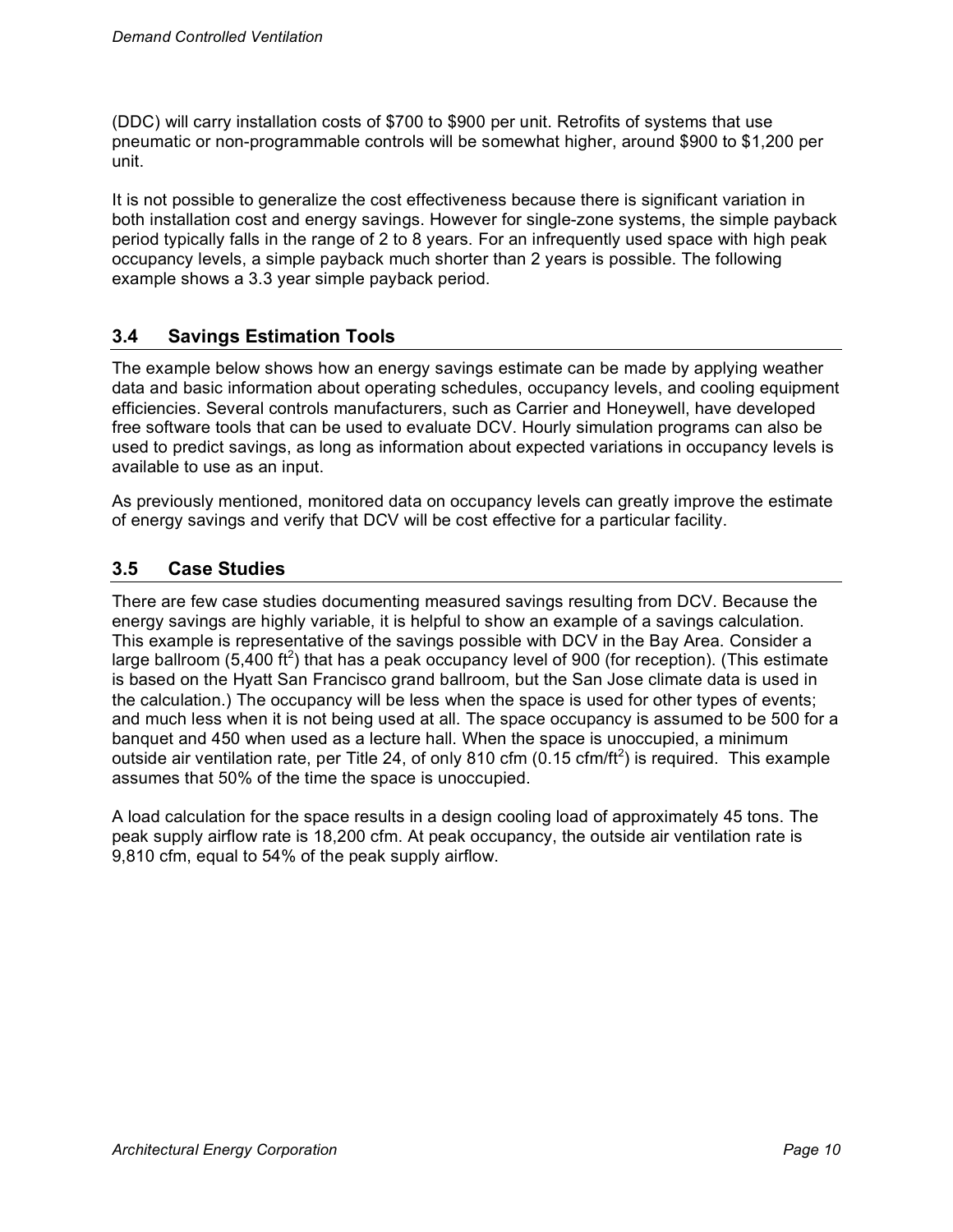| <b>Parameter</b>     | Value         | <b>Assumption</b>                                                |  |  |  |  |  |
|----------------------|---------------|------------------------------------------------------------------|--|--|--|--|--|
| Floor space $(ft^2)$ | 5400 $ft^2$   | Based in Hyatt San Francisco Grand Ballroom.                     |  |  |  |  |  |
| Peak occupancy       | 900           | Peak occupancy, such as for a reception.                         |  |  |  |  |  |
| (people)             |               |                                                                  |  |  |  |  |  |
| Occupancy - theater  | 700           | Occupancy when used as a theater.                                |  |  |  |  |  |
| (people)             |               |                                                                  |  |  |  |  |  |
| Occupancy -          | 500           | Occupancy when used for a banquet.                               |  |  |  |  |  |
| banquet (people)     |               |                                                                  |  |  |  |  |  |
| Occupancy - lecture  | 450           | Occupancy when used for a lecture.                               |  |  |  |  |  |
| (people)             |               |                                                                  |  |  |  |  |  |
| Minimum ventilation  | 810 cfm       | Based on 0.15 cfm/ft <sup>2</sup>                                |  |  |  |  |  |
| rate (cfm)           |               |                                                                  |  |  |  |  |  |
| Maximum ventilation  | 9810 cfm      | Peak OA ventilation rate.                                        |  |  |  |  |  |
| rate (cfm)           |               |                                                                  |  |  |  |  |  |
|                      |               |                                                                  |  |  |  |  |  |
| Sensible cooling     | 380,000 Btu/h | Estimated cooling load. (Sensible)                               |  |  |  |  |  |
| load (Btu/h)         |               |                                                                  |  |  |  |  |  |
| Latent load (Btu/h)  | 112,500 Btu/h | Approximate latent load.                                         |  |  |  |  |  |
| Total load (Btu/h)   | 492,500 Btu/h | Total load.                                                      |  |  |  |  |  |
| Supply airflow rate  | 18,200 cfm    | Total supply airflow rate based on sensible load calculation.    |  |  |  |  |  |
| (cfm)                |               |                                                                  |  |  |  |  |  |
| Space Cooling        | $74^{\circ}F$ | DCV provides energy savings whenever the outside air temperature |  |  |  |  |  |
| Setpoint (°F)        |               | exceeds this value.                                              |  |  |  |  |  |

**Table 3-1: Assumptions for Hypothetical Example**

This example assumes that the space is served by a chiller with a coefficient of performance (COP) of 4.6. The air handler includes an economizer with differential dry-bulb control. This example assumes that the minimum outside air setting is set to 5% of supply airflow (910 cfm).

The table below shows the energy savings for this space. Energy savings is achieved when the outside air temperature is warmer than the air entering the air handler (MAT, for mixed air temperature in the table below). In this example, the chiller load is reduced by as much as 16 kW during peak conditions. It is assumed that the space is unoccupied for 50% of operating hours (7am to 10pm daily). For these conditions, an annual energy savings of 2,472 kWh is achieved.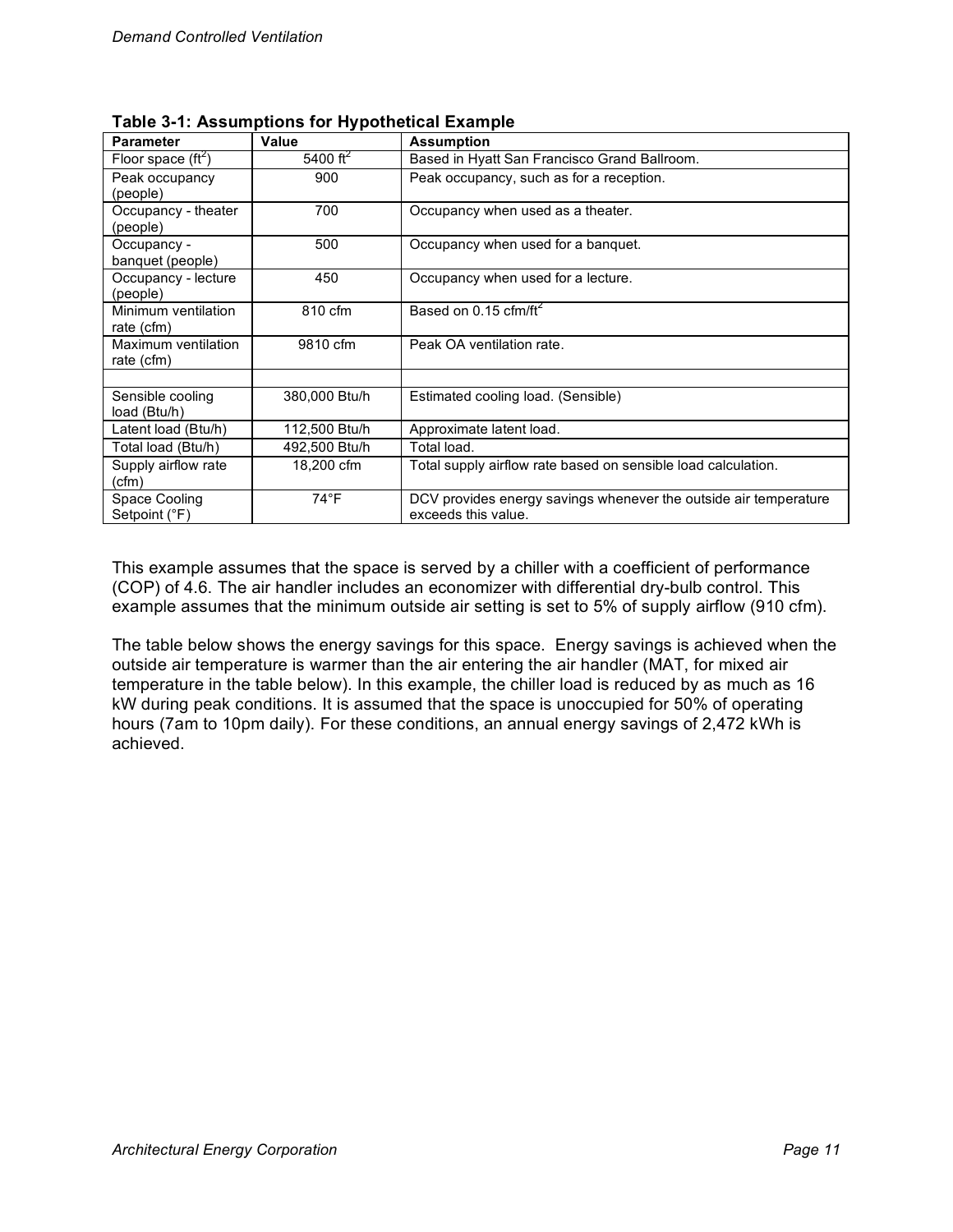| <b>OAT</b> | Hours<br>7am-10pm | Base<br><b>MAT</b><br>$(^{\circ}F)$ | ັ<br>◡<br>Base AHU<br>Cooling<br>Load (Btu-<br>hr) | Base<br>Chiller<br>Load<br>(kW) | <b>DCV</b><br><b>MAT</b><br>$(^{\circ}F)$ | <b>DCV AHU</b><br>Cooling<br>Load (Btu-<br>hr) | <b>DCV</b><br>Chiller<br>Load<br>(kW) | Chiller<br>Load<br>Savings<br>(KW) | % Time<br>Unocc-<br>upied | Chiller<br>Energy<br>Savings<br>(kWh) |
|------------|-------------------|-------------------------------------|----------------------------------------------------|---------------------------------|-------------------------------------------|------------------------------------------------|---------------------------------------|------------------------------------|---------------------------|---------------------------------------|
| 40         | 78                | 55                                  |                                                    |                                 | 55                                        |                                                |                                       |                                    | 50%                       | $\mathbf 0$                           |
| 45         | 148               | 55                                  | $\overline{\phantom{a}}$                           |                                 | 55                                        | $\overline{\phantom{a}}$                       | -                                     | $\qquad \qquad \blacksquare$       | 50%                       | $\mathbf 0$                           |
| 50         | 368               | 55                                  | $\overline{\phantom{a}}$                           | -                               | 55                                        | $\overline{\phantom{0}}$                       | -                                     | $\qquad \qquad \blacksquare$       | 50%                       | $\mathbf 0$                           |
| 55         | 735               | 55                                  | $\overline{\phantom{a}}$                           | -                               | 55                                        | $\overline{a}$                                 | $\overline{\phantom{0}}$              | $\overline{\phantom{a}}$           | 50%                       | $\mathbf 0$                           |
| 60         | 1013              | 60                                  | 100,100                                            | 6.3                             | 60                                        | 100,100                                        | 6.3                                   | $\overline{a}$                     | 50%                       | $\mathbf 0$                           |
| 65         | 885               | 65                                  | 200,200                                            | 12.7                            | 65                                        | 200,200                                        | 12.7                                  |                                    | 50%                       | $\mathbf 0$                           |
| 70         | 737               | 70                                  | 300,300                                            | 19.0                            | 70                                        | 300,300                                        | 19.0                                  | $\overline{a}$                     | 50%                       | $\mathbf 0$                           |
| 75         | 668               | 74.5                                | 391,182                                            | 24.7                            | 74.1                                      | 381,381                                        | 24.1                                  | 0.6                                | 50%                       | 207                                   |
| 80         | 468               | 77.2                                | 445,191                                            | 28.1                            | 74.3                                      | 386,386                                        | 24.4                                  | 3.7                                | 50%                       | 870                                   |
| 85         | 241               | 79.9                                | 499,200                                            | 31.6                            | 74.6                                      | 391,391                                        | 24.7                                  | 6.8                                | 50%                       | 821                                   |
| 90         | 77                | 82.6                                | 553,209                                            | 35.0                            | 74.8                                      | 396,396                                        | 25.1                                  | 9.9                                | 50%                       | 382                                   |
| 95         | 21                | 85.3                                | 607,218                                            | 38.4                            | 75.1                                      | 401,401                                        | 25.4                                  | 13.0                               | 50%                       | 137                                   |
| 100        | 7                 | 88.0                                | 661,227                                            | 41.8                            | 75.3                                      | 406,406                                        | 25.7                                  | 16.1                               | 50%                       | 56                                    |
|            |                   |                                     |                                                    |                                 |                                           |                                                |                                       |                                    | Total                     | 2,472                                 |

| Table 3-2: Calculated Energy Savings For Hypothetical Example, San Jose, California |  |  |  |
|-------------------------------------------------------------------------------------|--|--|--|
|-------------------------------------------------------------------------------------|--|--|--|

If an average electricity rate of \$0.14/kWh is assumed, the energy savings is \$346 annually. Since this space exceeds 5,000 ft<sup>2</sup>, at least two CO<sub>2</sub> sensors are recommended. The cost of the DCV retrofit will be approximately \$1,150 per zone installed, if the HVAC system already has a DDC programmable control. A simple payback for this example is 3.3 years.

If the ballroom is used much more frequently than 50% of the time, the energy savings will be much lower. The payback period would also be shorter in a location warmer than San Jose. This example does not calculate the potential natural gas savings due to reduced need for heating of outdoor air during cold weather. If heating savings are considered, then the payback period would also be somewhat shorter.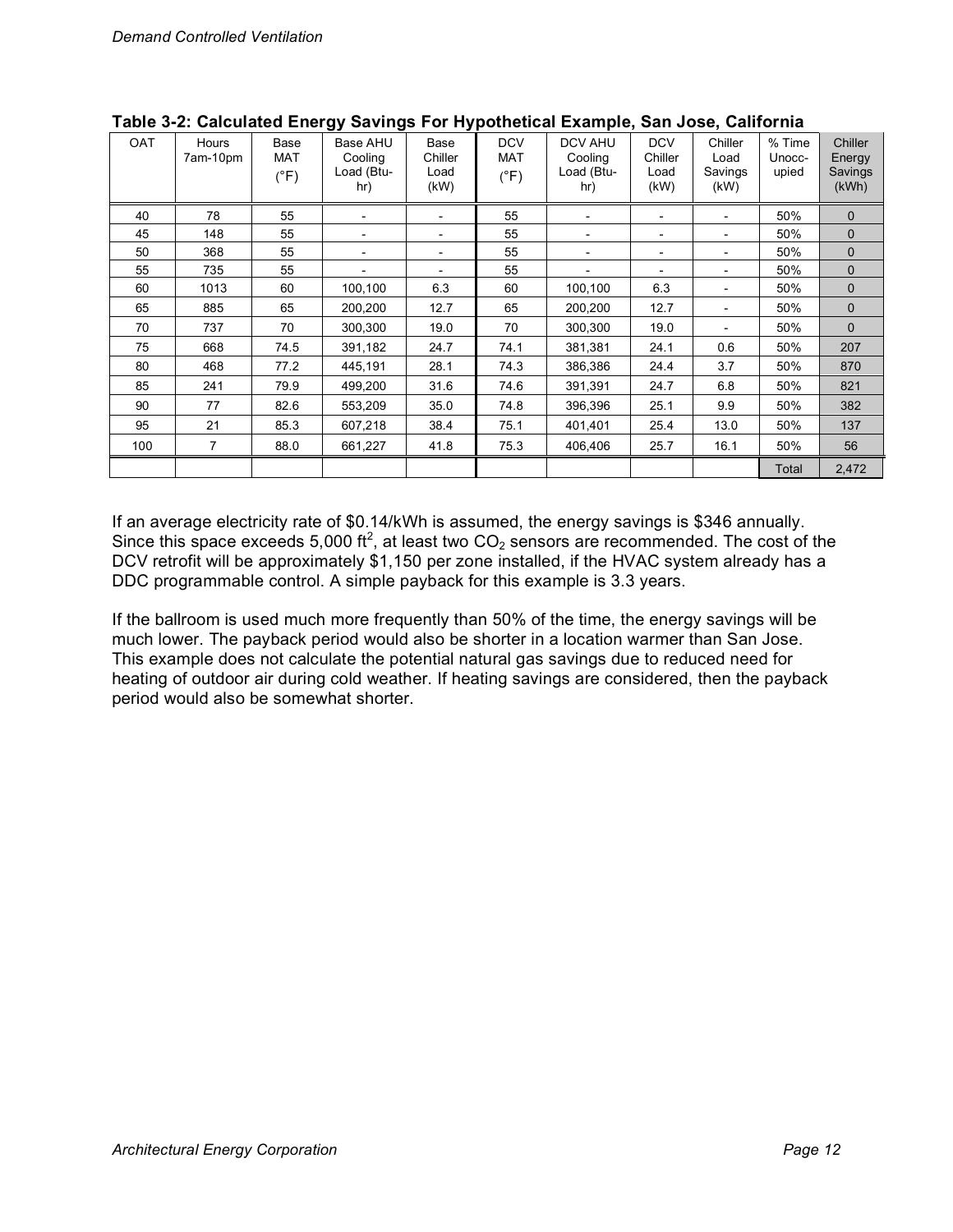| <b>OAT</b> | Hours<br>7am-10pm | Base MAT | Base AHU<br>Cooling<br>Load (Btu-<br>hr) | Base<br>Chiller<br>Load (kW) | <b>DCV</b><br><b>MAT</b> | <b>DCV</b><br><b>AHU</b><br>Cooling<br>Load<br>(Btu-hr) | DCV CH<br>Load<br>(kW) | Chiller<br>Load<br>Sa-<br>vings<br>(kW) | $\%$<br>Time<br>Unocc-<br>upied | Chiller<br>Energy<br>Savings<br>(kWh) |
|------------|-------------------|----------|------------------------------------------|------------------------------|--------------------------|---------------------------------------------------------|------------------------|-----------------------------------------|---------------------------------|---------------------------------------|
| 40         | 28                | 55       | $\overline{a}$                           |                              | 55                       | $\overline{a}$                                          |                        |                                         | 50%                             | $\mathbf{0}$                          |
| 45         | 120               | 55       |                                          |                              | 55                       | $\qquad \qquad \blacksquare$                            |                        |                                         | 50%                             | $\mathbf{0}$                          |
| 50         | 383               | 55       | $\overline{\phantom{a}}$                 | $\overline{\phantom{0}}$     | 55                       | $\overline{\phantom{a}}$                                |                        |                                         | 50%                             | $\mathbf 0$                           |
| 55         | 918               | 55       | $\overline{\phantom{a}}$                 | $\overline{\phantom{a}}$     | 55                       | $\overline{a}$                                          |                        |                                         | 50%                             | $\mathbf 0$                           |
| 60         | 1505              | 60       | 100,100                                  | 6.3                          | 60                       | 100,100                                                 | 6.3                    |                                         | 50%                             | $\mathbf{0}$                          |
| 65         | 1176              | 65       | 200,200                                  | 12.7                         | 65                       | 200,200                                                 | 12.7                   |                                         | 50%                             | $\mathbf 0$                           |
| 70         | 716               | 70       | 300,300                                  | 19.0                         | 70                       | 300,300                                                 | 19.0                   |                                         | 50%                             | $\mathbf 0$                           |
| 75         | 392               | 74.5     | 391,182                                  | 24.7                         | 74.1                     | 381,381                                                 | 24.1                   | 0.6                                     | 50%                             | 121                                   |
| 80         | 158               | 77.2     | 445,191                                  | 28.1                         | 74.3                     | 386,386                                                 | 24.4                   | 3.7                                     | 50%                             | 294                                   |
| 85         | 54                | 79.9     | 499,200                                  | 31.6                         | 74.6                     | 391,391                                                 | 24.7                   | 6.8                                     | 50%                             | 184                                   |
| 90         | 23                | 82.6     | 553,209                                  | 35.0                         | 74.8                     | 396,396                                                 | 25.1                   | 9.9                                     | 50%                             | 114                                   |
| 95         | 1                 | 85.3     | 607,218                                  | 38.4                         | 75.1                     | 401,401                                                 | 25.4                   | 13.0                                    | 50%                             | $\overline{7}$                        |
|            |                   |          |                                          |                              |                          |                                                         |                        |                                         | Total                           | 720                                   |

#### **Table 3-3: Calculated Energy Savings For Hypothetical Example, San Francisco, California**

Comparing Table 3-3 illustrates how dependent the energy savings of DCV is on climate. For the same 5,400 ft<sup>2</sup> ballroom in San Francisco, assuming the same occupancy and cooling equipment, the energy savings is only 720 kWh, about 1/3 the savings for the same hotel located in San Jose. In the San Francisco example, the payback would be in excess of 10 years.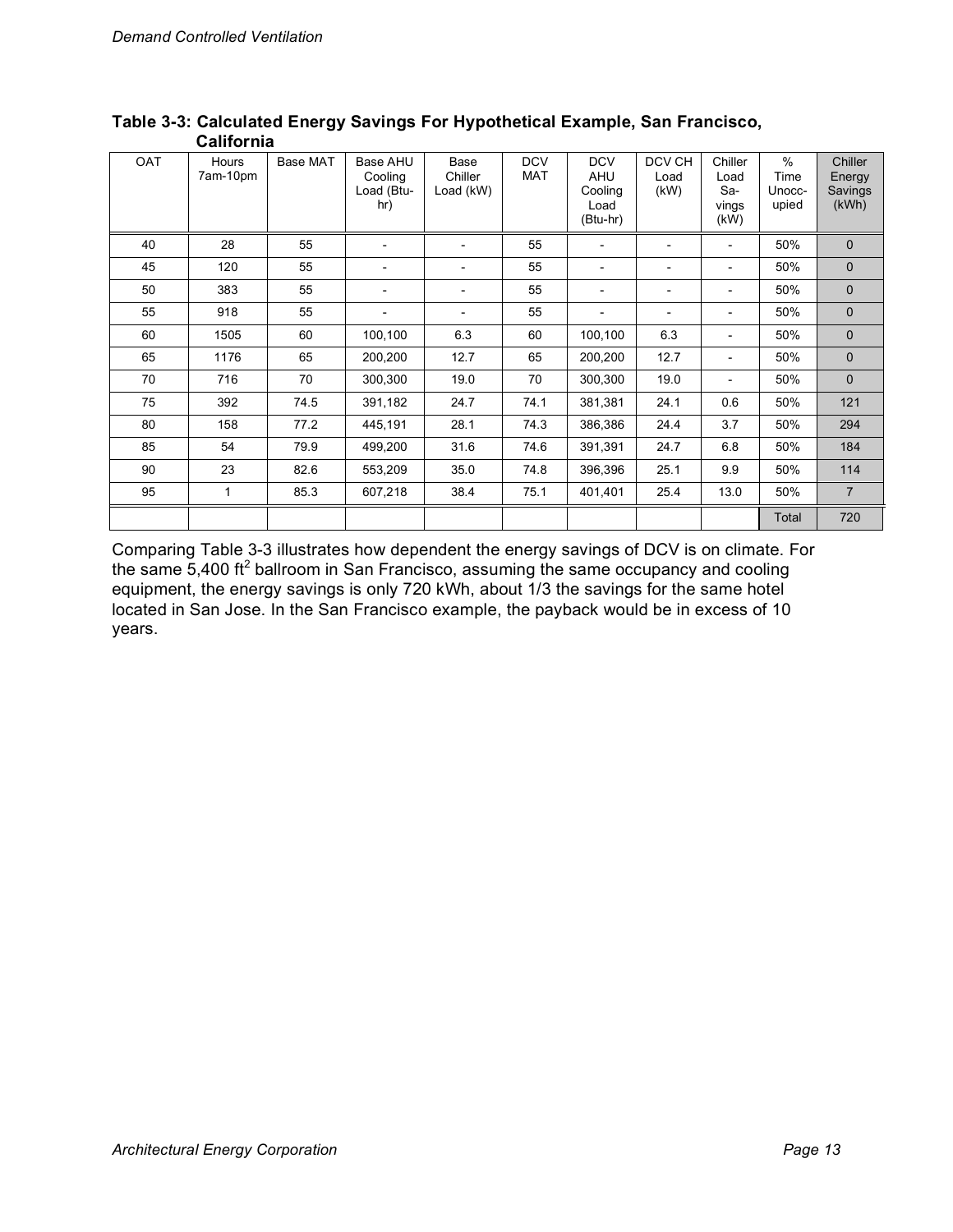# **4.0 Design Considerations**

This section provides some useful information to consider when designing a demand controlled ventilation system.

## **4.1 Design Fundamentals**

#### *4.1.1 Determining the CO2 Threshold*

A first step in designing a demand controlled ventilation system is to determine the maximum permissible  $CO<sub>2</sub>$  level in the space. This can be either an absolute value, based on measurement, or a differential between the indoor  $CO<sub>2</sub>$  level and the outdoor  $CO<sub>2</sub>$  level. If the outdoor concentration is not measured, a value of 400 ppm is typically assumed. The plot in Figure 4-1 illustrates the typical relationship between ventilation rate and indoor  $CO<sub>2</sub>$ concentration. The y-axis is the differential between the indoor and outdoor  $CO<sub>2</sub>$  levels. As expected, the indoor  $CO<sub>2</sub>$  level increases as the ventilation rate decreases.





*Source: adapted from Carrier (2001)*

Ventilation rate is normally controlled to maintain the indoor concentration of  $CO<sub>2</sub>$  at 600-700 ppm above the ambient concentration. (Title 24 2005 requires that this differential be controlled to 600 ppm.) This target corresponds to a ventilation rate of 15-18 cfm/person. If the  $CO<sub>2</sub>$ concentration is lower, the space is over-ventilated, and there is an energy savings opportunity that can be realized by reducing the outside air ventilation rate. If the indoor-outdoor differential is higher than 700 ppm, the space is under-ventilated, and an indoor air quality improvement can be achieved by increasing the outside air ventilation rate.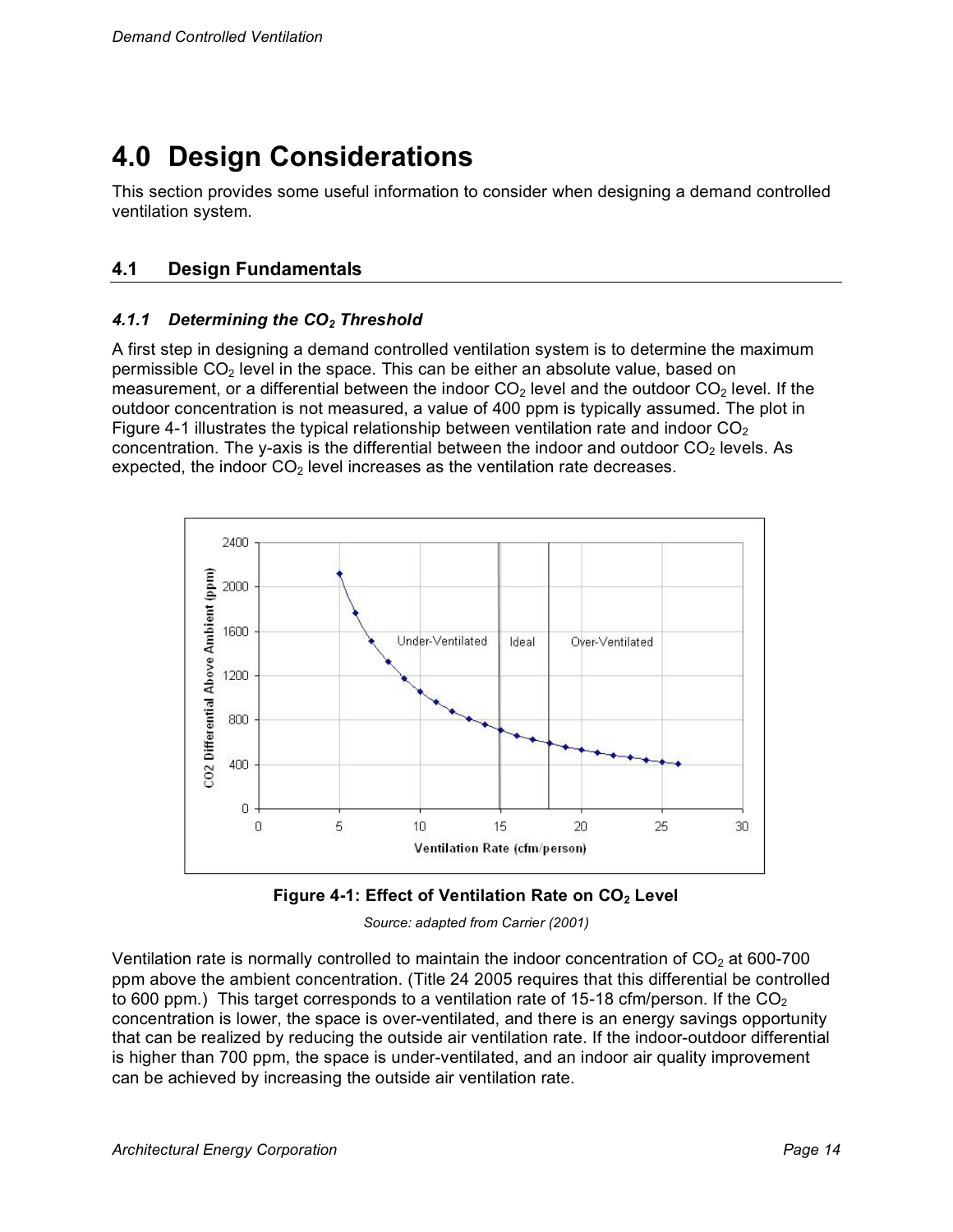#### *4.1.2 Sensor Location and Number*

A CO<sub>2</sub> sensor is required for each system, and for every 5,000 ft<sup>2</sup> of floor space. The sensor should be installed in the space at a height between 1–6 feet above the floor. Care should be taken not to install the sensor close to open windows or doors, in abnormally high traffic areas, or where people will breathe directly on it.

#### *4.1.3 Outside Air Minimum Setpoint*

A minimum amount of outside air should be provided at all times during normal occupied hours, even when the space is unoccupied. The ventilation air helps to dilute contaminants generated by building materials. This minimum level is a function of the floor area and space type, and is normally a small fraction of the airflow at design occupancy. Title 24 sets a minimum ventilation rate limit of 0.15 cfm/ft<sup>2</sup> for most spaces.

#### *4.1.4 Control Strategies*

A variety of control strategies are available for DCV, including set point control, modulated proportional control and proportional-integral (PI) control. Proportional-integral control can provide the best comfort, since the control responds not only to the  $CO<sub>2</sub>$  level but to how quickly it is changing. Proportional control approaches work well for most spaces.

#### *4.1.5 DCV in Variable Air Volume Systems*

DCV controls for multiple-zone variable air volume (VAV) air handlers are somewhat more complicated that for single-zone air handlers. In a VAV system, the controls must monitor the  $CO<sub>2</sub>$  concentrations in each space and ensure that they all get adequate ventilation. A good reference for more detail about DCV in VAV systems is the *Advanced VAV System Design Guide*, available at www.newbuildings.org/downloads/FinalAttachments/A-11 LG VAV Guide 3.6.2.pdf.

### **4.2 System Persistence Risks**

DCV helps to ensure that indoor air quality meets or exceeds recommended standards. Feedback from occupants is normally positive from such a system. A minor risk is the possibility of higher concentrations of volatile organic compounds (VOCs) building up when airflow is reduced during unoccupied periods. This can occur in situations where the building has significant sources of contaminants. However, in most situations VOC levels will be maintained at acceptable levels.

DCV systems, through their capability to monitor space  $CO<sub>2</sub>$  concentrations, have the potential to reduce risk of indoor air quality problems. These systems can provide the building operator with data that helps to identify problems of under-ventilation so they can be fixed. They can also be used to maintain a record showing that code-required levels of ventilation have been maintained.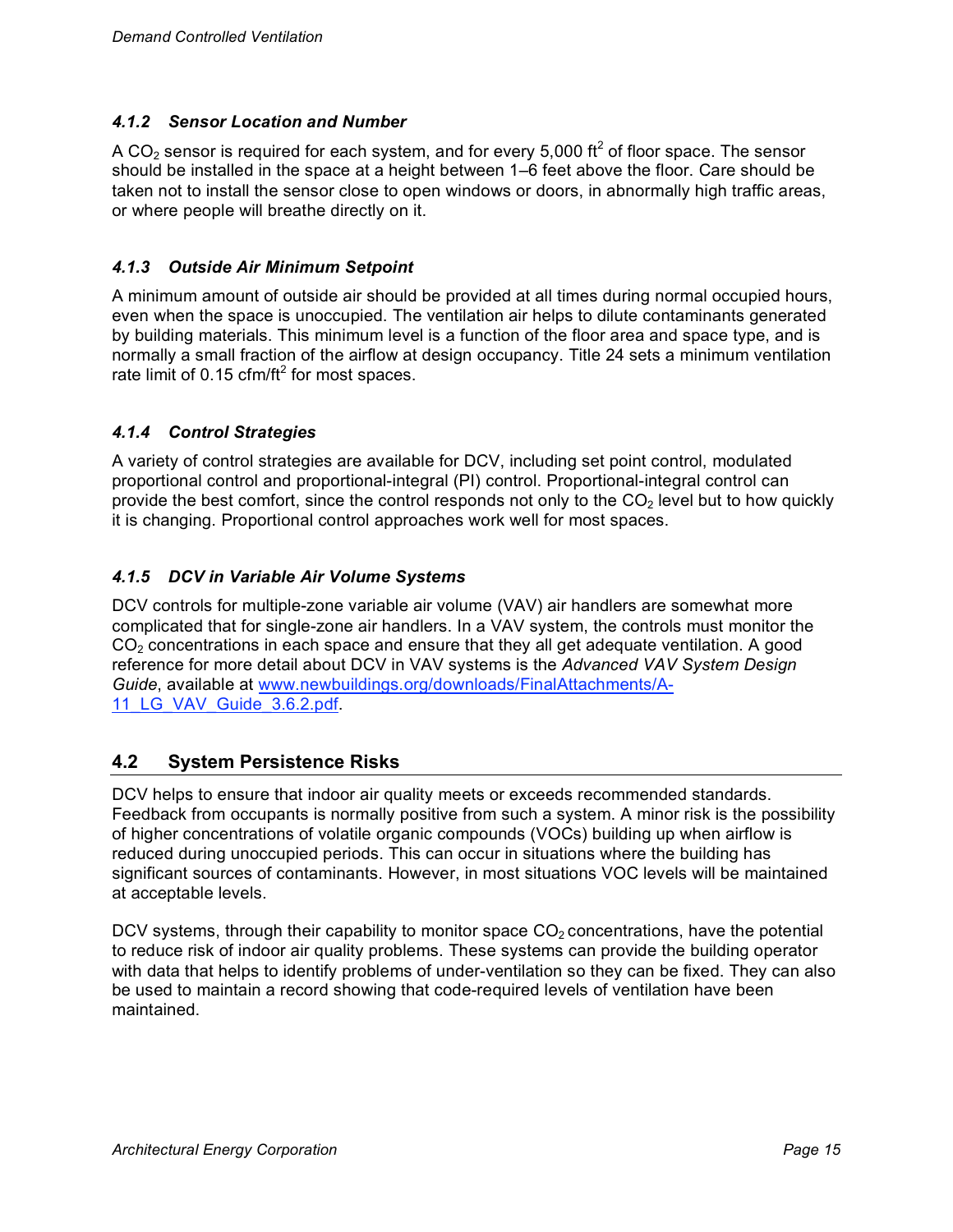### **4.3 Codes and Standards**

The 2005 Title 24 Energy Efficiency Standards require demand controlled ventilation on new construction for single-zone systems with economizers serving spaces with high occupant densities (greater than 25 people per 1000 ft<sup>2</sup>, with exceptions provided for classrooms). A CO<sub>2</sub> level that is no greater than 600 ppm above the ambient concentration must be maintained by the system.

There is a proposed change to the current Title 24 Standards that, if accepted, would take effect in 2008. The change would modify required ventilation levels to be consistent with ASHRAE 62.1-2004 and the Uniform Mechanical Code requirements on ventilation. The ASHRAE procedure specifies two components of ventilation requirements – occupancy-based and floor area-based – to address two components of the contamination. The proposed change would effectively reduce required ventilation rates for offices and other areas but would increase minimum ventilation requirements for schools.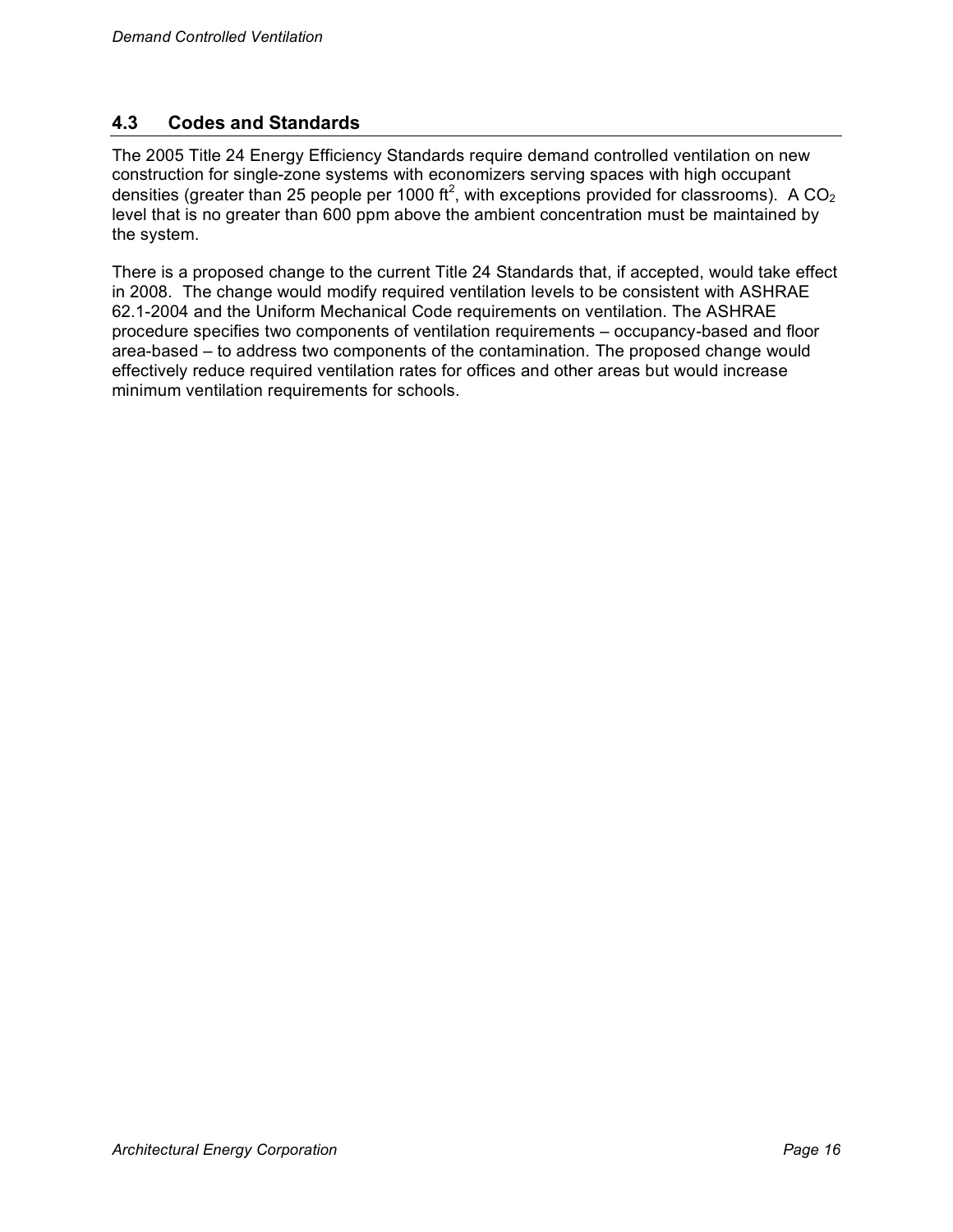# **5.0 Energy Savings Opportunity in PG&E's Territory**

The opportunity for energy savings from demand controlled ventilation is estimated by starting with an estimate of the number of large hotels in PG&E's service territory that would be candidates for being retrofit with DCV. This measure is considered most cost effective for large ballrooms and conference spaces.

| Table 5-1: Potential Market Impact |  |  |
|------------------------------------|--|--|
|------------------------------------|--|--|

| Full-service hotels in PG&E territory | 250       | Hotels           | <b>PG&amp;E Estimates</b>                                     |
|---------------------------------------|-----------|------------------|---------------------------------------------------------------|
| Qualifying candidates                 | 100       | Hotels           | Assumption                                                    |
| Ballroom floor space per hotel        | 10,000    | ft <sup>2</sup>  | Assumption, compared with information from<br>local hotels    |
| Applicable floor space                | 1,000,000 | ft <sup>2</sup>  | Calculation                                                   |
| Market penetration                    | 10        | $\frac{0}{0}$    | Assumption                                                    |
| Incentive program length              | 2         | years            |                                                               |
| Annual savings                        | 0.46      | kWh / $ft^2$ -yr | Calculation (from example savings estimate in<br>this report) |
| Energy savings per hotel              | 4,578     | kWh /yr          | Calculation                                                   |
| Demand savings per hotel              | 32        | kW.              | Calculation (from example savings estimate in<br>this report) |
| Annual PG&E energy savings            | 91.6      | MWh/yr           | 4,578 kWh x 100 hotels x 10% x 2 yrs                          |
| Annual PG&E demand savings            | 640       | kW               | 32 kW x 100 hotels x 10% x 2 yrs                              |